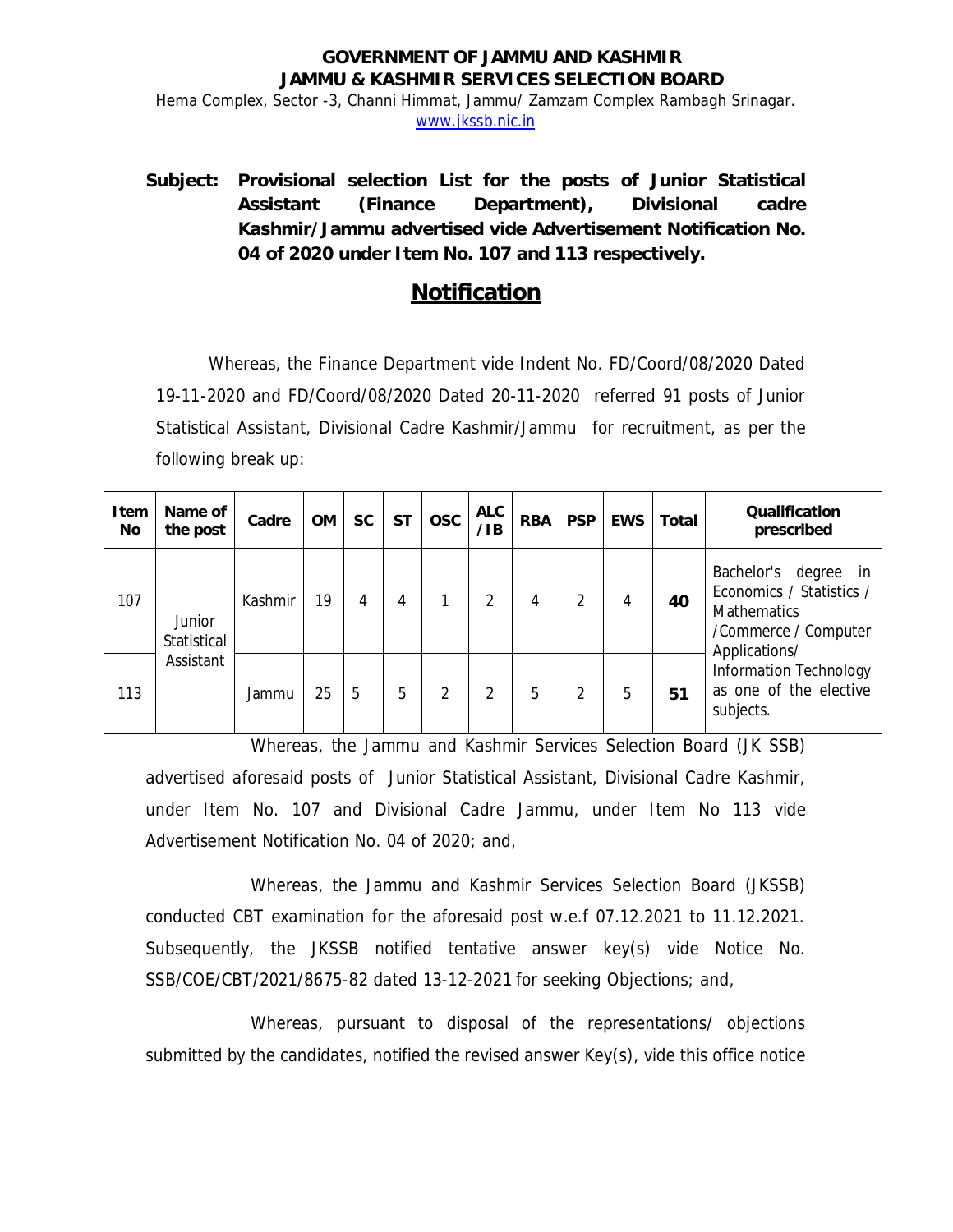no SSB/COE/2021/ 107-12 dated 07-01-2022 , for viewing of the candidates on JKSSB's official website www.jkssb.nic.in from 08-12-2021 to 10-12-2021; and,

Whereas, based on the performance of candidates who appeared in the Computer Based Written Test (CBT) examination for the aforesaid posts, JKSSB notified Result / Score sheet of candidates, vide No. SSB/COE/CBT/2022/567-75 dated 20.01.2022; and,

Whereas, vide Notice No. SSB/COE/CBT/2022/857-66 dated 02.02.2022, JKSSB called upon all such candidates falling in consideration zone to appear physically for Document Verification before the designated Counselling Cum Document Verification Committees, w.e.f. 07.02.2022 onwards as per the dates/time shown against each in the Jammu and Kashmir Services Selection Board, Divisional Office, Sehkari Bhawan, Rail Head Complex, Jammu (Jammu Based Candidates) and in the Jammu and Kashmir Services Selection Board, Central Office, Zum Zum Building Rambagh, Srinagar (Kashmir Based Candidates) respectively, followed by notice no SSB/COE/CBT/2022/3950-55 dated 19-04-2022 for all such candidates who had missed their Document Verification of scheduled dates due to any reasons to appear before Documents Verification Committee on 21-04-2022; and,

Whereas, in order to fill up all requisitioned vacancies, vide No. SSB/COE/CBT/2022/3801-08 dated 08.04.2022, all such candidates who had applied for multiple (two) items for aforesaid posts/items and were falling under consideration zone of more than one aforementioned posts/item, were called to indicate order of preference for all such posts / items, through the link provided on the official website of the Board www.jkssb.nic.in from 15.04.2022 upto 18.04.2022; and,

Whereas, the Selection Committee in accordance with relevant rules governing the instant selection process and on the basis of merit-cum-preference method, prepared and furnished a provisional Selection List/Allocation of Cadre in favour of eligible candidates; and,

Whereas, the provisional Selection List/Allocation of Cadre was placed before the Board in its 201<sup>st</sup> meeting held on 23rd of April 2022, and after extensive discussion, the aforesaid Provisional Selection List, was approved for further necessary action.

Now, therefore, in view of the above: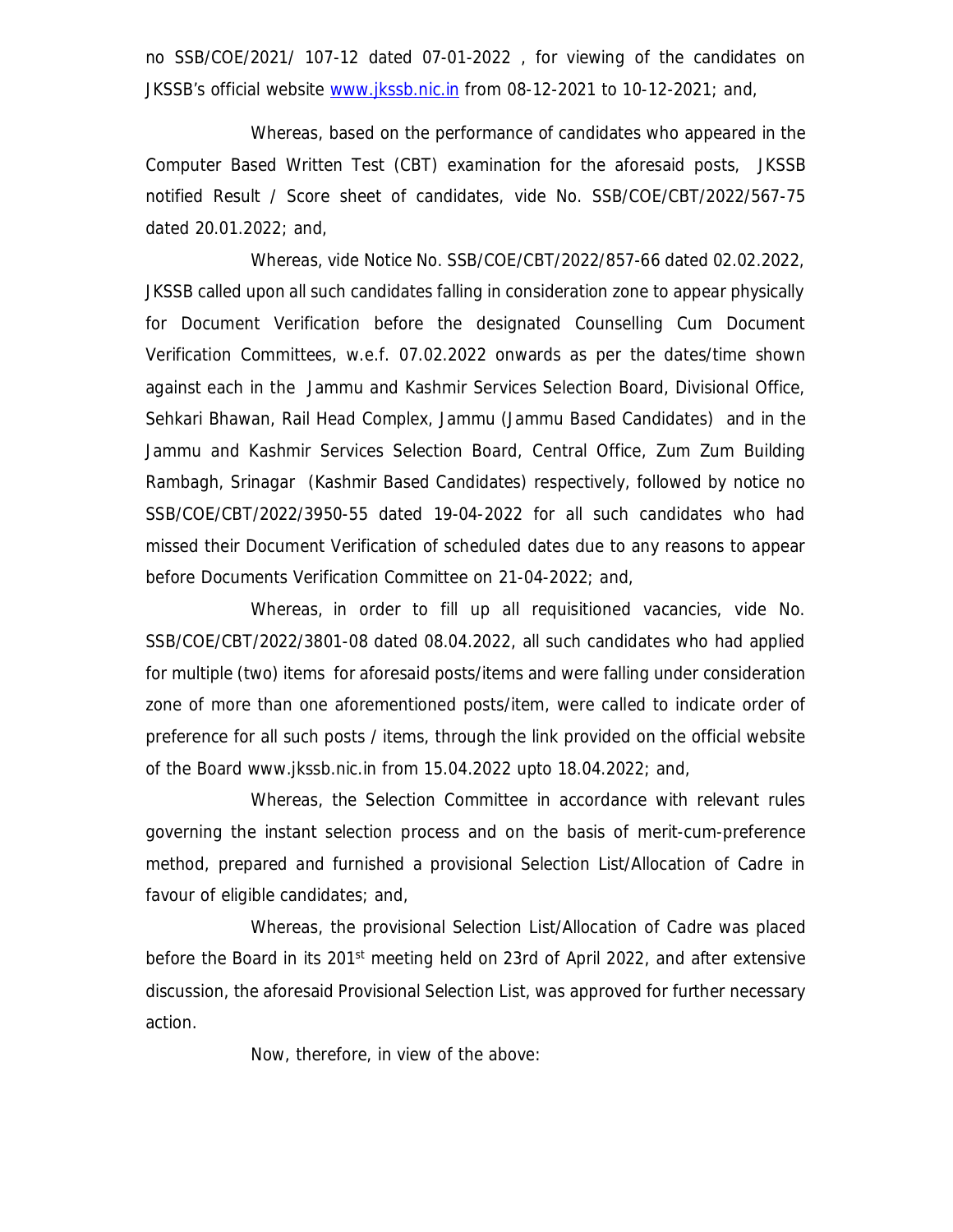- i. Provisional Selection List/Allocation of Cadres for Junior Statistical Assistant posts advertised vide Advertisement Notification No. 04 of 2020, under Item No. 107 and 113, in Finance Department, **is hereby notified as Annexure- 'A'** and '**B'** to this notification respectively.
- ii. The aforesaid Provisional Select List shall be subject to the outcome of any writ petition(s) /WP (C) pending in any court of competent jurisdiction.
- iii. Formal recommendation to the concerned Indenting Department Shall be made separately.
- iv. Furthermore, candidate(s), having grievance, if any, with regard to provisional Select List, may appear before the Board by or before 05-05-2022 along with representation.

 **Secretary J&K Services Selection Board** 

**No. SSB/Secy/Sel/2022/4140-49 Dated: 27.04.2022**  Copy to the: -

- 1. Principal Secretary to Government, Public Works (R&B) Department.
- 2. Principal Secretary to Government, General Administration Department.
- 3. Commissioner/ Secretary to Government, Jal Shakti Department.
- 4. Director Information, J&K Government, Jammu with the request to get the notification published in at least three leading local newspapers of Jammu/Srinagar.
- 5. Members (All), J&K SSB.
- 6. Controller of Examination, J&K SSB.
- 7. Private Secretary to Chief Secretary for information of the Chief Secretary, J&K.
- 8. Private Secretary to Chairman, JKSSB for information of the Chairman.
- 9. I/c Website.
- 10. Stock file/Office Record.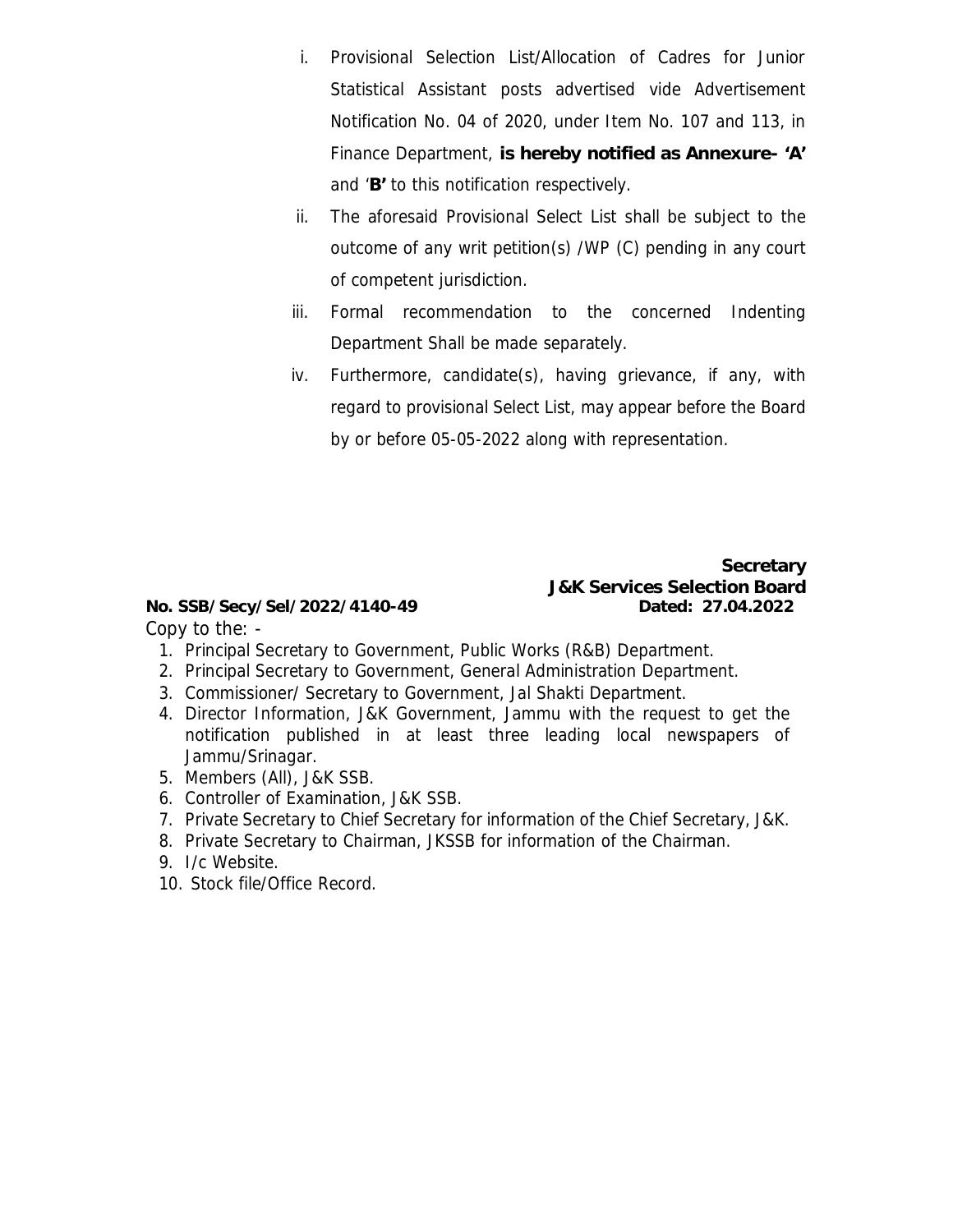## **Annexure "A"**

**Provisional Selection List of candidates for the post of Jr Statistical Assistant, Finance Department, Divisional Cadre Kashmir, advertised vide Advertisement Notification No. 04 of 2020 under Item No.107**

| SEL. NO | D.V S.No. | Roll_No           | candidatename                           | <b>Father Name</b>                  | <b>DOB</b>  | Category               | Ex-<br>Servic<br>emen | PH | %AGE | PH sub cat(if any) | Percentile    | <b>Qualification Possesses</b>             | Name of Institute/ University     | Year of<br>passing | Remarks                                                                  |
|---------|-----------|-------------------|-----------------------------------------|-------------------------------------|-------------|------------------------|-----------------------|----|------|--------------------|---------------|--------------------------------------------|-----------------------------------|--------------------|--------------------------------------------------------------------------|
|         |           |                   | SELECTION UNDER OPEN MERIT              |                                     |             |                        |                       |    |      |                    |               |                                            |                                   |                    |                                                                          |
|         | 1 KMR     |                   | 1022753 BILAL AHMAD NAIK Mohd Amin Naik |                                     | 01-Jun-1983 | OM/RB<br>A             |                       |    |      |                    | 100.000000000 | BA                                         | University of Kashmir             | 2010               |                                                                          |
|         | 2 KMR     | 1019157           | <b>FARHAT RASOOL</b><br><b>BHAT</b>     | <b>GHULAM RASOOL</b><br><b>BHAT</b> | 04-Mar-1990 | OM                     |                       |    |      |                    | 100.000000000 | BA                                         | University of Kashmir             | 2011               |                                                                          |
|         | 3 KMR     | 1013477           | <b>ISRARUL HAQ</b>                      | MUSHTAQ AHMAD<br><b>MIR</b>         | 02-Mar-1992 | OM/RB<br>A             |                       |    |      |                    | 100.000000000 | <b>B.E</b> in Engineering<br>(Computer)    | University of Kashmir             | 2014               |                                                                          |
|         | 4 KMR     | 1012615           | REYAZ AHMAD<br><b>LONE</b>              | <b>NAZEER AHMAD</b><br>LONE         | 27-Mar-1993 | OM                     |                       |    |      |                    | 100.000000000 | B.Sc                                       | University of Kashmir             | 2013               |                                                                          |
|         | 5 KMR     | 1023725           | <b>ABDUL WAHEED</b><br>LONE             | ABDUL AHAD LONE                     | 11-Mar-1995 | OM                     |                       |    |      |                    | 100.000000000 | B.Sc                                       | University of Kashmir             | 2017               |                                                                          |
|         | 6 KMR     | 1022920           | MOHD IRFAN<br><b>RATHER</b>             | <b>GULAM MOHMAD</b><br>RATHER       | 14-Mar-1995 | OM/RB<br>A             |                       |    |      |                    | 100.000000000 | BA                                         | University of Kashmir             | 2017               |                                                                          |
|         | 7 KMR     | 1014898           | NAWAZ AHMAD<br><b>KUMAR</b>             | GH HASSAN KUMAR                     | 25-Mar-1995 | OM/OS<br>$\mathcal{C}$ |                       |    |      |                    | 100.000000000 | B.Sc                                       | University of Kashmir             | 2017               |                                                                          |
|         | 8 KMR     | 1012749           | SHAHID AFZAL<br><b>THOKER</b>           | MOHAMMAD AFZAL<br><b>THOKER</b>     | 01-Mar-1998 | OM                     |                       |    |      |                    | 99.927378359  | <b>BCA</b>                                 | University of Kashmir             | 2018               |                                                                          |
|         | 9 KMR     | 1010142           | <b>AYAN MUZAFAR</b><br><b>HURRA</b>     | Mohmad Muzafar<br>Hurra             | 14-Aug-1996 | OM                     |                       |    |      |                    | 99.922480620  | B.Sc                                       | Jamia Millia Islamia New<br>Delhi | 2018               | Recommendation withheld subject to<br>production of Bonafide certificate |
|         | 10 10 JMU | 1009139           | SUHAIL AHMAD<br><b>MIR</b>              | AB Salam Mir                        | 11-Dec-1991 | OM                     |                       |    |      |                    | 99.921813917  | <b>B.Tech in Information</b><br>Technology | NIT Srinagar                      | 2015               |                                                                          |
|         | 11 10 KMR |                   | 1018434 RIFAT MUNTAHA                   | Mohd Amin Rather                    | 27-Mar-1992 | OM/EW<br>S.            |                       |    |      |                    | 99.921135647  | <b>B.E</b> in Engineering<br>(Computer)    | University of Kashmir             | 2016               |                                                                          |
|         |           | 12 11 KMR 1014122 | SHAH SARFARAZ<br><b>HUSSAIN</b>         | bashir ahmad shah                   | 15-Nov-1996 | OM                     |                       |    |      |                    | 99.854756718  | B.A                                        | University of Kashmir             | 2018               |                                                                          |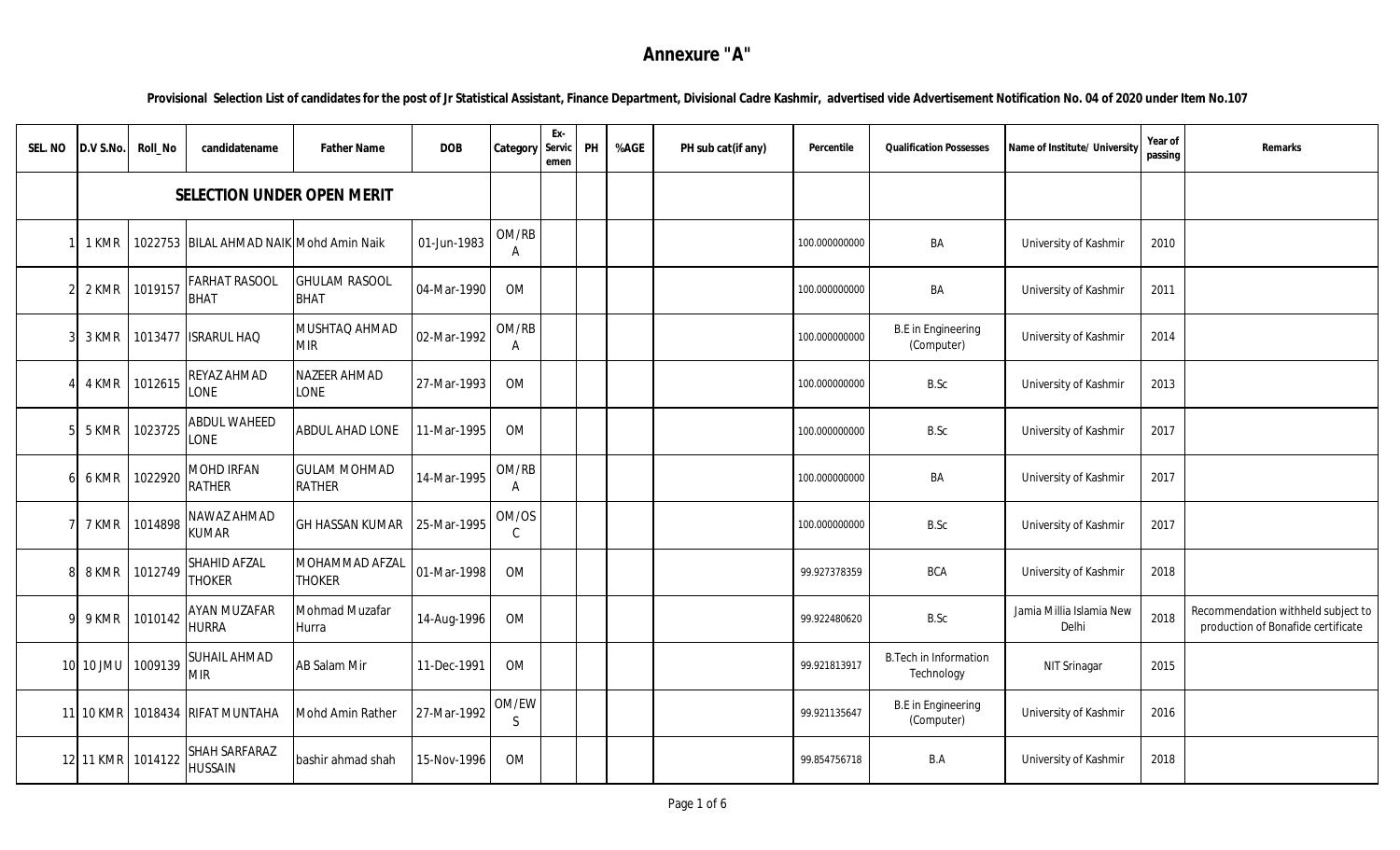| SEL. NO | D.V S.No.         | Roll_No | candidatename                           | Father Name                         | DOB                | Category Servio       | Ex-<br>emer | PH  | %AGE | PH sub cat(if any)                                  | Percentile   | <b>Qualification Possesses</b>                       | Name of Institute/ Universit     | Year of<br>passing | Remarks |
|---------|-------------------|---------|-----------------------------------------|-------------------------------------|--------------------|-----------------------|-------------|-----|------|-----------------------------------------------------|--------------|------------------------------------------------------|----------------------------------|--------------------|---------|
| 13      | 12 KMR            | 1010304 | JAHANGIR SHABAN MOHAMMAD<br><b>BHAT</b> | <b>SHABAN BHAT</b>                  | 04-Dec-1997        | OM/RB<br>$\mathsf{A}$ |             |     |      |                                                     | 99.854545455 | B.A                                                  | University of Kashmir            | 2018               |         |
|         | 14 13 KMR         | 1019658 | <b>MAROOF</b><br><b>MUZAFER</b>         | Mohd Muzafer Mir                    | 31-Jan-1993        | OM/RB<br>A            |             |     |      |                                                     | 99.852616065 | <b>B.E</b> in Engineering<br>(Computer)              | University of Kashmir            | 2017               |         |
|         | 15 14 KMR         | 1023879 | <b>HILAL AHMAD</b><br><b>BHAT</b>       | <b>BASHIR AHMAD</b><br><b>BHAT</b>  | 26-Dec-1996        | OM                    |             |     |      |                                                     | 99.851301115 | B.Sc                                                 | University of Kashmir            | 2017               |         |
|         | 16 15 KMR         | 1016199 | <b>ANAMNA RASOOL</b><br><b>SHAH</b>     | <b>GHULAM RASOOL</b><br>SHAH        | 20-Jun-1991        | OM                    |             |     |      |                                                     | 99.844961240 | <b>B.Com</b>                                         | University of Kashmir            | 2013               |         |
|         | 17 16 KMR         | 1015841 | <b>SUHAIL AHMAD</b><br><b>BHAT</b>      | AB AHAD BHAT                        | 10-Mar-1995        | OM                    |             |     |      |                                                     | 99.843627834 | <b>B Tech in Computer</b><br>Science and Engineering | NIT Srinagar                     | 2017               |         |
| 18      | 116<br><b>KMR</b> | 1013292 | <b>DAR MOHSIN UL</b><br><b>ISLAM</b>    | MOHAMMAD AMIN<br><b>DAR</b>         | 16-Aug-1999 OM/HCL |                       |             | YES | 50%  | c. Locomotor disability<br>including Cerebral Palsy | 96.579925651 | <b>B.Tech in Information</b><br>Technology           | NIT Srinagar                     | 2020               |         |
| 19      | 159<br><b>JMU</b> |         | 1008724 SATISH KUMAR                    | Madan Lal Sharma                    | 16-Mar-1979        | OM/ES<br>M            | <b>YES</b>  |     |      |                                                     | 35.221496006 | B.Sc                                                 | Jammu University                 | 2001               |         |
|         |                   |         | WAIT LIST UNDER OM MERIT                |                                     |                    |                       |             |     |      |                                                     |              |                                                      |                                  |                    |         |
|         | 1 17 KMR          | 1023124 | <b>TANVEER AHMAD</b><br><b>BHAT</b>     | Muhammad<br>Abdullah Bhat           | 14-Aug-1995        | OM                    |             |     |      |                                                     | 99.843627834 | B.A                                                  | University of Kashmir            | 2017               |         |
|         | 18 KMR            |         | 1021792 SADIYATUN NISA                  | MOHD GULZAR BABA                    | 01-Jan-1993        | <b>OM</b>             |             |     |      |                                                     | 99.782135076 | B.A                                                  | University of Kashmir            | 2014               |         |
|         | 19 KMR            | 1015499 | <b>ISHFAQ MUBARAK</b>                   | Mubarak ahmad<br>bhat               | 03-Apr-1993        | OM                    |             |     |      |                                                     | 99.781818182 | B.A (Hons)                                           | <b>Aligarh Muslim University</b> | 2013               |         |
|         | 20 KMR            | 1021350 | <b>DAR WRAIYEF</b><br><b>MOHSIN</b>     | <b>DAR MOHSIN</b><br><b>BASHEER</b> | 30-Aug-1997        | OM                    |             |     |      |                                                     | 99.776951673 | B.SC                                                 | Central University of<br>Kashmir | 2020               |         |
|         | 5 21 KMR          | 1019961 | MUDASIR AHMAD<br><b>WANI</b>            | <b>GH RASOOL WANI</b>               | 07-Apr-1991        | OM                    |             |     |      |                                                     | 99.775112444 | B.SC                                                 | University of Kashmir            | 2012               |         |
|         | 6 22 KMR          |         | 1023215 ZAMEER ASHRAF                   | MOHD ASHRAF BHAT 24-May-1996        |                    | <b>OM</b>             |             |     |      |                                                     | 99.774436090 | <b>B.SC</b>                                          | University of Kashmir            | 2016               |         |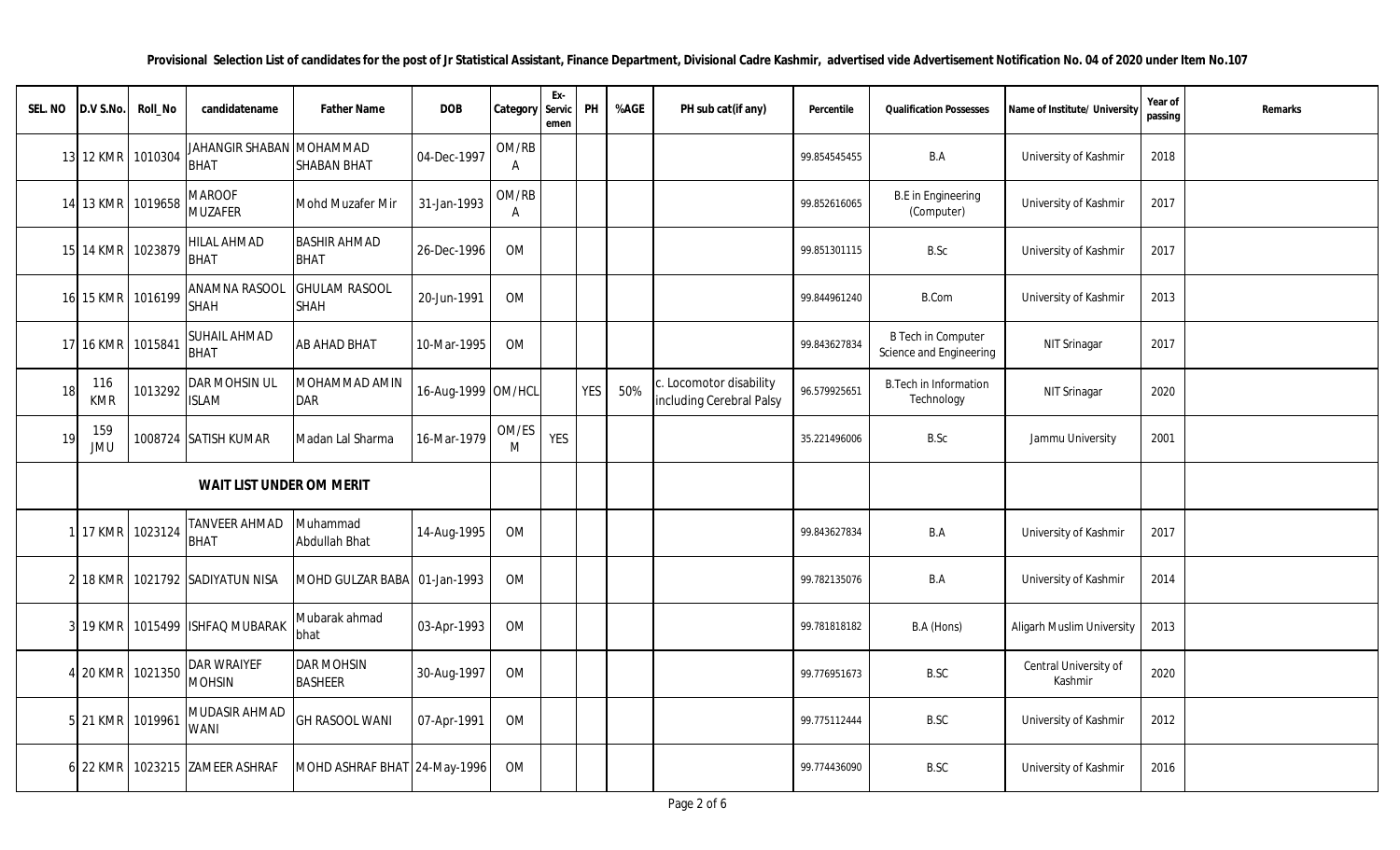| SEL. NO | D.V S.No. | Roll_No           | candidatename                         | Father Name                     | DOB         | Category | Ex-<br>Servic<br>emen | PH | %AGE | PH sub cat(if any) | Percentile   | <b>Qualification Possesses</b>      | Name of Institute/ University                  | Year of<br>passing | Remarks |
|---------|-----------|-------------------|---------------------------------------|---------------------------------|-------------|----------|-----------------------|----|------|--------------------|--------------|-------------------------------------|------------------------------------------------|--------------------|---------|
|         | 7 26 KMR  | 1022875           | <b>KHALID FIRDOUS</b><br><b>OOTAY</b> | Firdous Ahmed yatoo 21-Oct-1995 |             | OM       |                       |    |      |                    | 99.709090909 | B.Sc                                | University of Kashmir                          | 2018               |         |
|         |           | 8 29 KMR 1016366  | <b>FAIZAN KHALID</b><br><b>MIR</b>    | Khalid Mehraj Mir               | 07-Sep-1996 | OM       |                       |    |      |                    | 99.702602230 | Technology and<br>Telecommunication | Baba Ghulam Shah<br>Badshah University Rajouri | 2017               |         |
|         | 9 17 JMU  |                   | 1001609 ANKUSH SHARMA                 | <b>CHANDER PARKASH</b>          | 20-Mar-1999 | OM       |                       |    |      |                    | 99.702159345 | B.Sc                                | Jammu University                               | 2019               |         |
|         |           | 10 30 KMR 1016814 | <b>MUBASHIR</b><br>RAMZAN             | Mohmmad ramzan<br>wagay         | 06-Mar-1997 | OM       |                       |    |      |                    | 99.700149925 | B.Sc                                | University of Kashmir                          | 2017               |         |
|         |           |                   | SELECTION UNDER ALC/IB CATEGORY       |                                 |             |          |                       |    |      |                    |              |                                     |                                                |                    |         |
|         | 1 51 JMU  |                   | 1002565 SUSHIL SHARMA                 | <b>SUDAGAR MAL</b>              | 08-Feb-1999 | ALC/IB   |                       |    |      |                    | 98.514464425 | B.Sc                                | Jammu University                               | 2019               |         |
|         | 2 53 JMU  |                   | 1008572 ROMESH KUMAR                  | <b>BRIJ LAL</b>                 | 04-Mar-1991 | ALC/IB   |                       |    |      |                    | 98.422712934 | B.Sc                                | Jammu University                               | 2011               |         |
|         |           |                   | WAIT LIST UNDER ALC/IB CATEGORY       |                                 |             |          |                       |    |      |                    |              |                                     |                                                |                    |         |
|         | 64 JMU    |                   | 1002235 RUBY SHARMA                   | <b>KAMAL KISHOR</b>             | 05-Dec-1995 | ALC/IB   |                       |    |      |                    | 98.186119874 | B.Sc                                | Jammu University                               | 2016               |         |
|         |           |                   | SELECTION UNDER EWS CATEGORY          |                                 |             |          |                       |    |      |                    |              |                                     |                                                |                    |         |
|         | 38 KMR    | 1022140           | <b>BILAL AHMAD</b><br>LAWAY           | MOHD YAQOOB<br>LAWAY            | 28-Mar-1989 | EWS      |                       |    |      |                    | 99.612403101 | B.A                                 | University of Kashmir                          | 2011               |         |
|         | 2 51 KMR  | 1010971           | SHABIR AHMAD<br><b>SHEIKH</b>         | Ghulam Ahmad<br>Sheikh          | 28-Dec-1997 | EWS      |                       |    |      |                    | 99.491648511 | B.A                                 | University of Kashmir                          | 2018               |         |
|         | 3 57 JMU  |                   | 1006782 IMRAN NADEEM                  | Aziz ur Rehman                  | 01-Jan-1988 | EWS      |                       |    |      |                    | 98.364312268 | B.Sc                                | Jammu University                               | 2013               |         |
|         | $63$ JMU  | 1001004           | <b>RAJET KUMAR</b>                    | Sanjay Kumar                    | 04-Jul-1993 | EWS      |                       |    |      |                    | 98.186119874 | B.Sc                                | Jammu University                               | 2015               |         |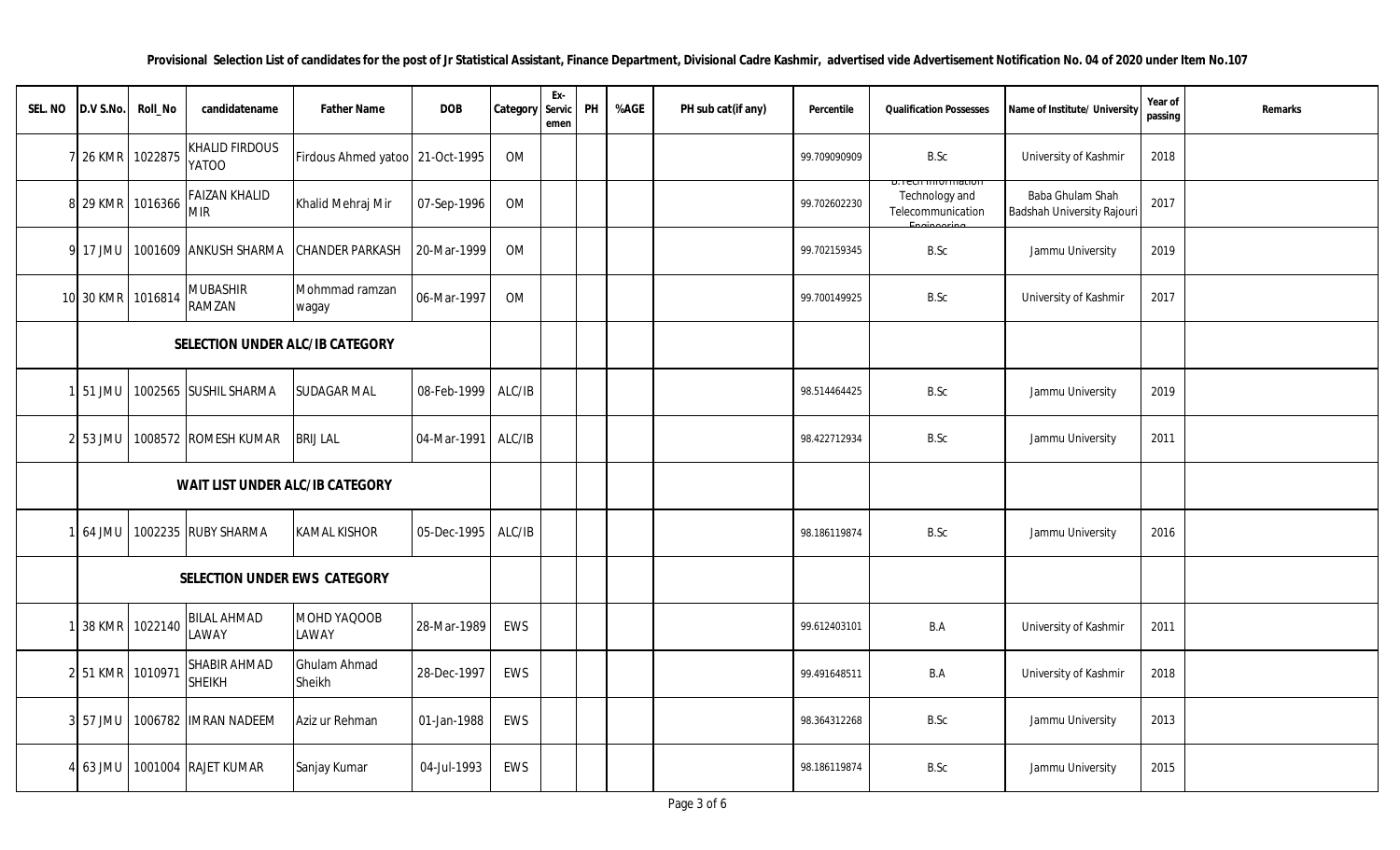| SEL. NO | $0.05$ .No. | Roll_No        | candidatename                        | <b>Father Name</b>          | <b>DOB</b>  | Category   | Ex-<br>Servic<br>emen | PH | %AGE | PH sub cat(if any) | Percentile   | <b>Qualification Possesses</b> | Name of Institute/ University      | Year of<br>passing | Remarks |
|---------|-------------|----------------|--------------------------------------|-----------------------------|-------------|------------|-----------------------|----|------|--------------------|--------------|--------------------------------|------------------------------------|--------------------|---------|
|         |             |                | WAIT LIST UNDER EWS CATEGORY         |                             |             |            |                       |    |      |                    |              |                                |                                    |                    |         |
|         | 70 JMU      |                | 1008211 RAYAZ AHMED                  | <b>ABDUL AZIZ</b>           | 13-Apr-1998 | EWS        |                       |    |      |                    | 98.028391167 | B.Sc                           | Jammu University                   | 2018               |         |
|         | 2 71 JMU    |                | 1008325 RIDHAM KANGAL                | <b>AJAY GUPTA</b>           | 26-Jul-1998 | EWS        |                       |    |      |                    | 98.028391167 | <b>B.Com</b>                   | Jammu University                   | 2019               |         |
|         |             |                | SELECTION UNDER OSC CATEGORY         |                             |             |            |                       |    |      |                    |              |                                |                                    |                    |         |
|         |             | 76 KMR 1021983 | <b>TAWSEEF AHMAD</b><br><b>NAJAR</b> | Ghulam Mohi Ud Din<br>Najar | 27-Mar-1996 | <b>OSC</b> |                       |    |      |                    | 99.248120301 | B.Sc                           | University of Kashmir              | 2014               |         |
|         |             |                | WAIT LIST UNDER OSC CATEGORY         |                             |             |            |                       |    |      |                    |              |                                |                                    |                    |         |
|         |             | 78 KMR 1010525 | MOHAMMAD<br><b>IQBAL</b>             | Mohammad Amin<br>Gojri      | 01-Jan-1994 | <b>OSC</b> |                       |    |      |                    | 99.189388357 | B.Sc                           | University of Kashmir              | 2015               |         |
|         |             |                | SELECTION UNDER PSP CATEGORY         |                             |             |            |                       |    |      |                    |              |                                |                                    |                    |         |
|         | 69 KMR      |                | 1010062 ASSID MUNEER                 | muneer ahmad                | 20-Nov-1999 | PSP        |                       |    |      |                    | 99.379844961 | B.Sc                           | Cluster University of<br>Srinnagar | 2017               |         |
|         | 32 JMU      |                | 1008059 PRIYANKA DOGRA               | <b>DARSHAN KUMAR</b>        | 15-Apr-1997 | PSP        |                       |    |      |                    | 99.250374813 | B.Sc                           | Jammu University                   | 2017               |         |
|         |             |                | WAIT LIST UNDER PSP CATEGORY         |                             |             |            |                       |    |      |                    |              |                                |                                    |                    |         |
|         | 39 JMU      |                | 1006217 AVISHAKE RAINA               | <b>AYODHYA NATH</b>         | 29-Apr-1993 | <b>PSP</b> |                       |    |      |                    | 99.147286822 | B.A                            | Jammu University                   | 2013               |         |
|         |             |                | SELECTION UNDER RBA CATEGORY         |                             |             |            |                       |    |      |                    |              |                                |                                    |                    |         |
|         | 23 KMR      | 1022099        | <b>BILAL AHMAD</b><br>CHOOPAN        | Gh Rasool choopan           | 10-Feb-1991 | <b>RBA</b> |                       |    |      |                    | 99.767441860 | B.A                            | University of Kashmir              | 2011               |         |
|         |             | 25 KMR 1015736 | SAMEER AHMAD<br><b>RESHI</b>         | Sonaullah Reshi             | 18-Mar-1997 | <b>RBA</b> |                       |    |      |                    | 99.709513435 | B.Sc                           | University of Kashmir              | 2020               |         |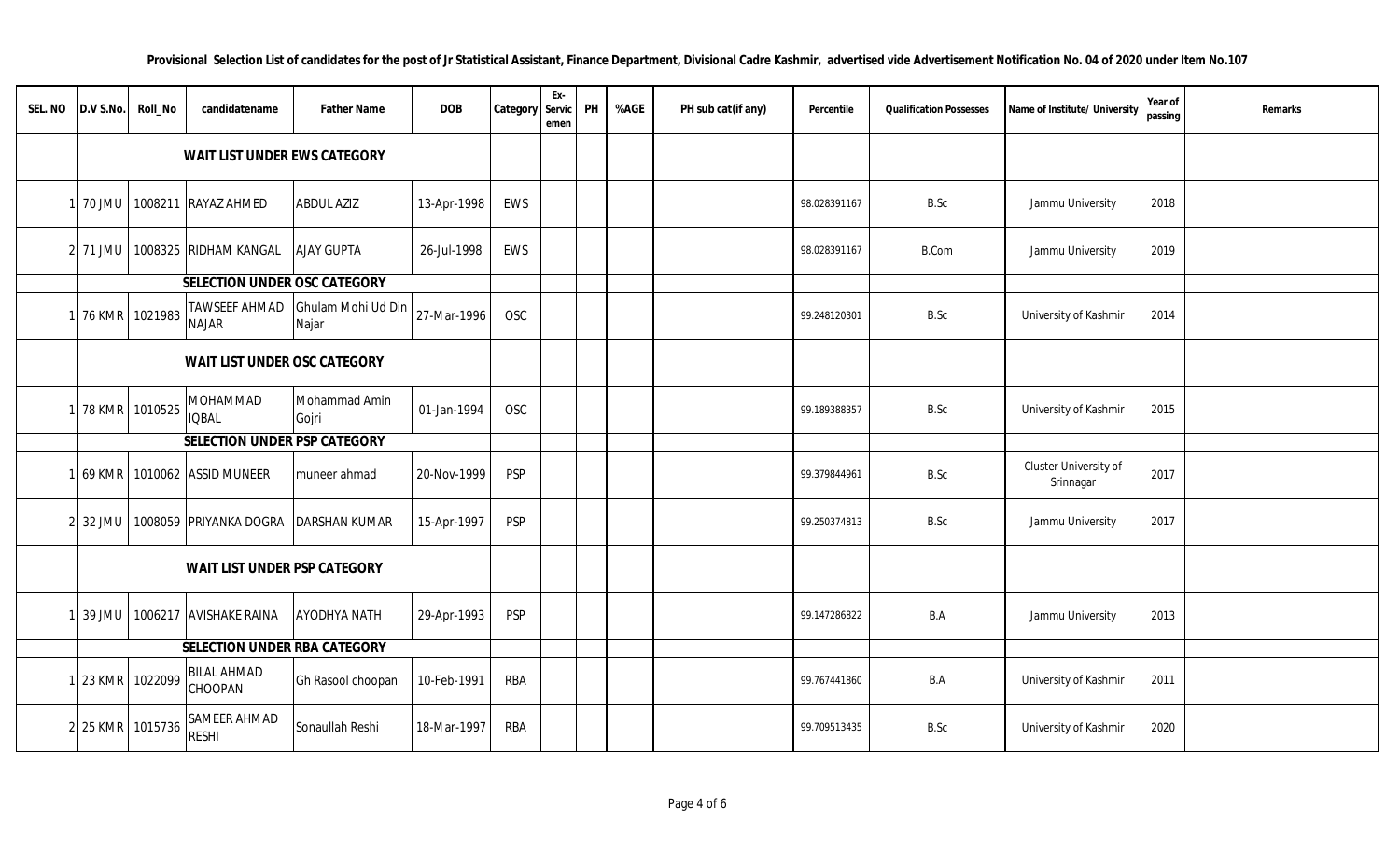| SEL. NO | D.V S.No.         | Roll_No          | candidatename                                | <b>Father Name</b>            | <b>DOB</b>         | Category               | Ex-<br>Servic<br>emen | PH         | %AGE | PH sub cat(if any)         | Percentile   | <b>Qualification Possesses</b> | Name of Institute/ University         | Year of<br>passing | Remarks |
|---------|-------------------|------------------|----------------------------------------------|-------------------------------|--------------------|------------------------|-----------------------|------------|------|----------------------------|--------------|--------------------------------|---------------------------------------|--------------------|---------|
|         | 27 KMR            | 1013672          | MOHAMMAD<br><b>AARIF MALIK</b>               | <b>Abdul Rahim Malik</b>      | 25-Feb-1996        | <b>RBA</b>             |                       |            |      |                            | 99.705232130 | B.Sc                           | University of Kashmir                 | 2017               |         |
|         | 114<br><b>KMR</b> |                  | 1014129 SUHAIB AMIN DAR MOHD AMIN DAR        |                               | 01-Feb-1996        | RBA/HC<br>$\mathsf{V}$ |                       | <b>YES</b> | 40%  | a. Blindness or low vision | 97.576231431 | B.Sc                           | University of Kashmir                 | 2017               |         |
|         |                   |                  | WAIT LIST UNDER RBA CATEGORY                 |                               |                    |                        |                       |            |      |                            |              |                                |                                       |                    |         |
|         | 33 KMR            | 1020312          | PEERZADA ZUBAIR Peerzada Ghulam<br>UL HASSAN | Hassan                        | 26-Aug-1998        | <b>RBA</b>             |                       |            |      |                            | 99.684542587 | B.A                            | University of Kashmir                 | 2018               |         |
|         |                   | 2 41 KMR 1010418 | JAVAID AHMAD<br>RESHI                        | MOHAMMAD<br>YOUSUF RESHI      | 10-Jul-1999        | <b>RBA</b>             |                       |            |      |                            | 99.563636364 | B.Sc                           | University of Kashmir                 | 2020               |         |
|         |                   | 3 42 KMR 1014607 | IMTIYAZ AHMAD<br><b>SHAH</b>                 | Mohd Afzal Shah               | 09-Dec-1991        | <b>RBA</b>             |                       |            |      |                            | 99.553903346 | B.A                            | University of Kashmir                 | 2013               |         |
|         |                   |                  | SELECTION LIST UNDER SC CATEGORY             |                               |                    |                        |                       |            |      |                            |              |                                |                                       |                    |         |
|         |                   |                  | 91 JMU 1009334 SUNIL KUMAR                   | SADHU RAM                     | 12-May-1994        | SC                     |                       |            |      |                            | 96.794370602 | B.Sc                           | Jammu University                      | 2014               |         |
|         |                   |                  | 2 92 JMU 1004153 MUKESH ATRI                 | Ramesh chander                | 28-Feb-1997        | SC                     |                       |            |      |                            | 96.757553427 | B.Sc                           | Jammu University                      | 2017               |         |
|         | 100<br><b>JMU</b> |                  | 1005083 SANJEEV KUMAR                        | Babu ram                      | 23-Apr-1996        | SC                     |                       |            |      |                            | 96.223674655 | B.Sc                           | Jammu University                      | 2017               |         |
|         | 158<br>JMU        | 1006916          | <b>JAGJIVAN DASS</b><br>PLEATHIA             | <b>ISHER DASS</b><br>PLEATHIA | 15-Apr-1972 SC/ESM |                        | YES                   |            |      |                            | 46.022304833 | B.A                            | Barkatullah<br>Vishwavidyalaya Bhopal | 2003               |         |
|         |                   |                  | WAIT LIST UNDER SC CATEGORY                  |                               |                    |                        |                       |            |      |                            |              |                                |                                       |                    |         |
|         | 101<br>JMU        |                  | 1004500 RAJNI DOGRA                          | <b>RATTAN LAL</b>             | 23-Dec-1986        | $\mathsf{SC}$          |                       |            |      |                            | 96.214511041 | B.Sc                           | Jammu University                      | 2009               |         |
|         | 105<br>JMU        | 1002843          | AJAY KUMAR<br>SHAJWAL                        | ved parkash                   | 10-Nov-1992        | $\mathsf{SC}$          |                       |            |      |                            | 95.383469844 | B.Sc                           | Jammu University                      | 2014               |         |
|         |                   |                  | SELECTION UNDER ST CATEGORY                  |                               |                    |                        |                       |            |      |                            |              |                                |                                       |                    |         |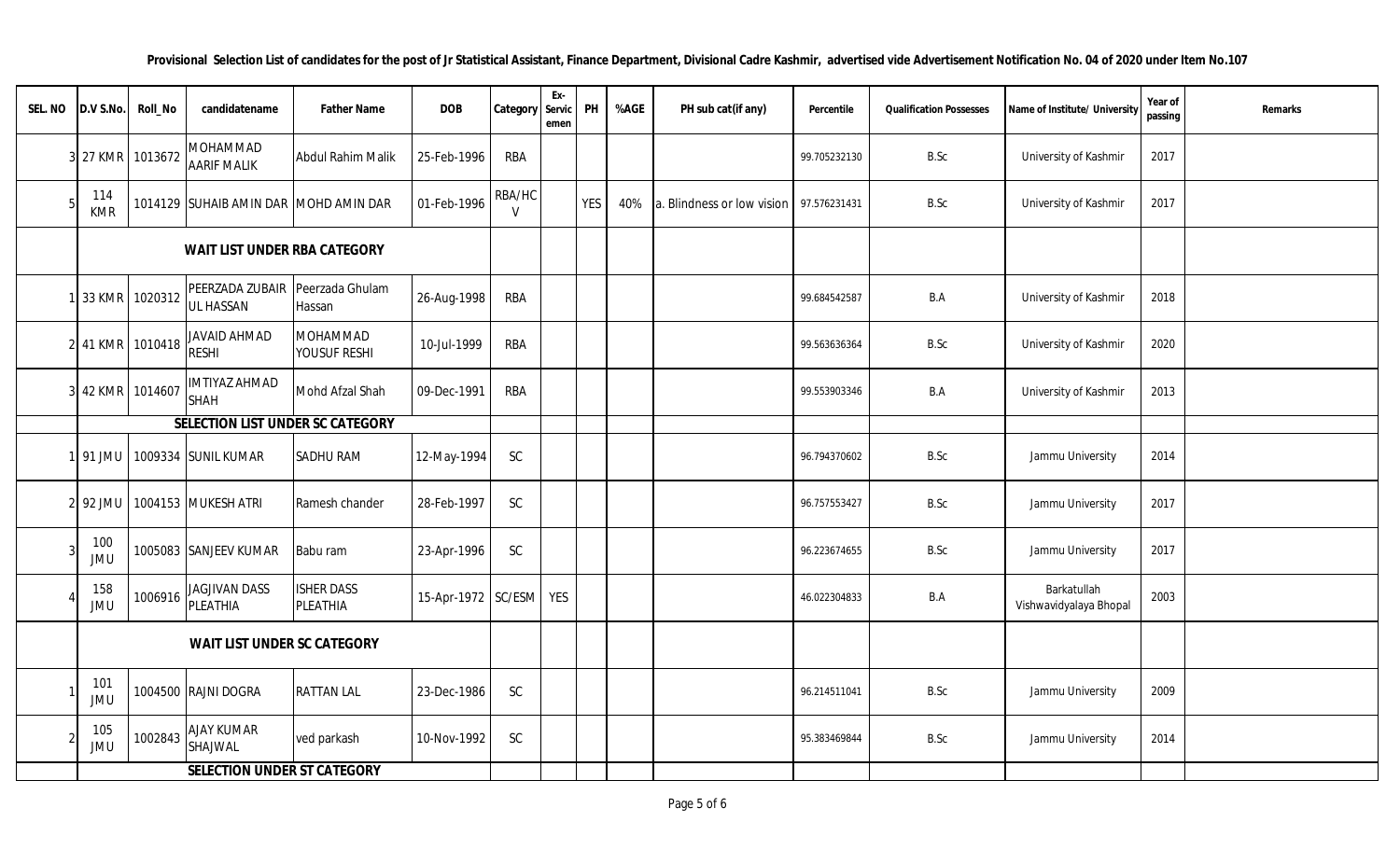**Provisional Selection List of candidates for the post of Jr Statistical Assistant, Finance Department, Divisional Cadre Kashmir, advertised vide Advertisement Notification No. 04 of 2020 under Item No.107**

| SEL. NO D.V S.No. | Roll_No | candidatename               | <b>Father Name</b>             | <b>DOB</b>  | Category Servic PH | Ex-<br>emen | %AGE | PH sub cat(if any) | Percentile   | <b>Qualification Possesses</b> | Name of Institute/ University | Year of<br>passing | Remarks |
|-------------------|---------|-----------------------------|--------------------------------|-------------|--------------------|-------------|------|--------------------|--------------|--------------------------------|-------------------------------|--------------------|---------|
| 110<br><b>KMR</b> |         | 1015804 SUBDAR FARID        | FARID AHMAD KHAN   04-Mar-1994 |             | <b>ST</b>          |             |      |                    | 98.123534011 | B.A                            | University of Kashmir         | 2017               |         |
| 125<br><b>JMU</b> |         | 1009713 VISHAL MUSSER       | Ganesh raj                     | 17-Mar-1998 | <b>ST</b>          |             |      |                    | 93.834586466 | B.A                            | Jammu University              | 2019               |         |
| 127<br><b>JMU</b> |         | 1001826 JEEVAN LAL          | Mulkh Raj                      | 01-Jun-1994 | <b>ST</b>          |             |      |                    | 93.605947955 | B.A                            | Jammu University              | 2016               |         |
| 128<br><b>JMU</b> | 1007426 | MUZAMAL<br><b>HUSSAIN</b>   | abdul karim                    | 15-Mar-1994 | <b>ST</b>          |             |      |                    | 93.367722918 | B.Sc                           | Jammu University              | 2016               |         |
|                   |         | WAIT LIST UNDER ST CATEGORY |                                |             |                    |             |      |                    |              |                                |                               |                    |         |
| 132<br><b>JMU</b> |         | 1006835 IRFAN KHAN          | noor ahmed                     | 20-Mar-1996 | <b>ST</b>          |             |      |                    | 92.713754647 | B.Sc                           | Jammu University              | 2016               |         |
| 134<br><b>JMU</b> |         | 1001799 JAVAID IQBAL        | Mohd Iqbal                     | 02-Mar-1998 | <b>ST</b>          |             |      |                    | 92.416356877 | B.Sc                           | Jammu University              | 2018               |         |

 **Secretary J&K Services Selection Board**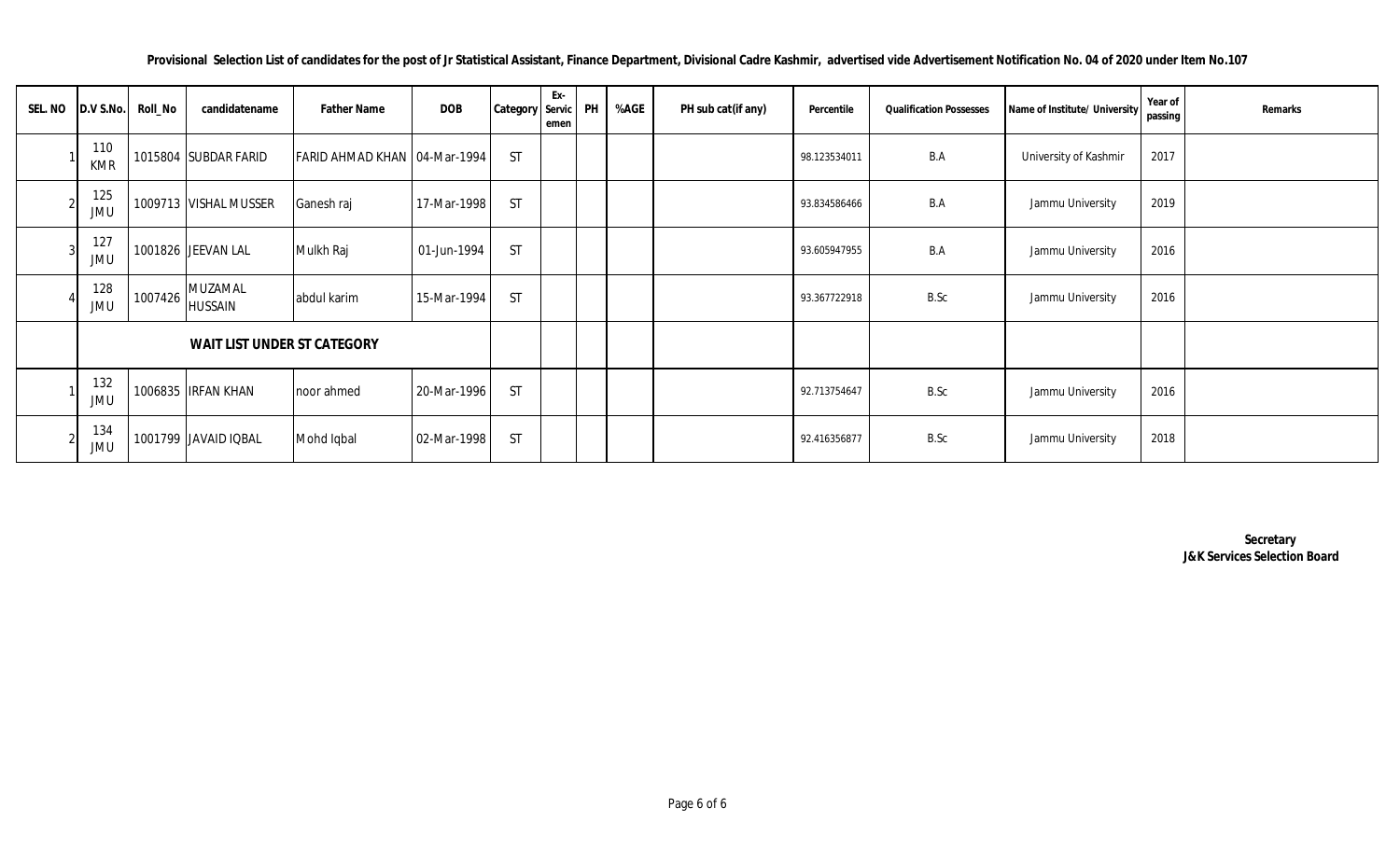## **Annexure "B"**

**Provisional Selection List of candidates for the post of Jr Statistical Assistant, Finance Department, Divisional Cadre Jammu, advertised vide Advertisement Notification No. 04 of 2020 under Item No.113**

| SEL. NO D.V S.No. | Roll_No | candidatename                       | <b>Father Name</b>                    | <b>DOB</b>         | Category      | Ex-<br>Service<br>men | PH | %age | PH sub<br>cat(if any) | Percentile    | Qualification<br>Possesses | Name of Institute/<br>University | Year of<br>passing | Remarks                                                                         |
|-------------------|---------|-------------------------------------|---------------------------------------|--------------------|---------------|-----------------------|----|------|-----------------------|---------------|----------------------------|----------------------------------|--------------------|---------------------------------------------------------------------------------|
|                   |         | SELECTION UNDER OPEN MERIT          |                                       |                    |               |                       |    |      |                       |               |                            |                                  |                    |                                                                                 |
| 1 JMU             |         | 1008858 SHAHID RASHEED              | <b>Abdul Rashid</b>                   | 02-Feb-1994 OM/PSP |               |                       |    |      |                       | 100.000000000 | B.A                        | Jammu University                 | 2014               |                                                                                 |
| 2 JMU             |         | 1009232 SUMIT DAVE                  | <b>KRISHAN KUMAR</b><br><b>SHARMA</b> | 16-Feb-1994        | <b>OM</b>     |                       |    |      |                       | 100.000000000 | <b>BCA</b>                 | Jammu University                 | 2014               |                                                                                 |
| 3 JMU             | 1009825 | <b>WAHIED</b><br><b>MAHMOOD</b>     | <b>SARWER HUSSAIN</b>                 | 01-Apr-1994        | OM/ALC<br>/IB |                       |    |      |                       | 100.000000000 | B.A                        | Jammu University                 | 2013               |                                                                                 |
| 4 JMU             |         | 1007087 MAMIK SINGH                 | <b>JAI SINGH</b>                      | 12-May-1998        | <b>OM</b>     |                       |    |      |                       | 99.927272727  | B.Sc                       | Jammu University                 | 2019               |                                                                                 |
| 5 JMU             |         | 1007756 NEHA MANHAS                 | <b>SWRAN SINGH</b><br><b>MANHAS</b>   | 01-Nov-1995        | <b>OM</b>     |                       |    |      |                       | 99.926308032  | <b>B.Com</b>               | Jammu University                 | 2017               |                                                                                 |
| 6 JMU             |         | 1006864 ISHAN SHARMA                | sat paul sharma                       | 07-Jan-1993        | <b>OM</b>     |                       |    |      |                       | 99.925650558  | <b>B.Com</b>               | Delhi University                 | 2015               |                                                                                 |
| 7 JMU             |         | 1005694 AKSHAY KUMAR                | <b>KASTURI LAL</b>                    | 07-Mar-1997        | <b>OM</b>     |                       |    |      |                       | 99.925539836  | B.Sc                       | Jammu University                 | 2017               |                                                                                 |
| 8 JMU             |         | 1008123 QAZI AFTAB KABIR MOHD KABIR |                                       | 05-Oct-1986        | OM/RB<br>A    |                       |    |      |                       | 99.925037481  | B.Sc                       | Jammu University                 | 2007               |                                                                                 |
| 9 JMU             |         | 1005516 VAIBHAW SHARMA              | <b>Ashok Kumar</b><br>Sharma          | 25-Mar-1999        | <b>OM</b>     |                       |    |      |                       | 99.924812030  | B.A                        | Cluster University of<br>Jammu   | 2020               |                                                                                 |
| 10 11 JMU         | 1002981 | <b>AKHIL KUMAR</b>                  | <b>GOPAL SINGH</b>                    | 13-Jun-1995        | OM/SC         |                       |    |      |                       | 99.851079672  | <b>B.E Electrical</b>      | Jammu University                 | 2017               | Recommendation withheld<br>subject to clarification for<br>indenting department |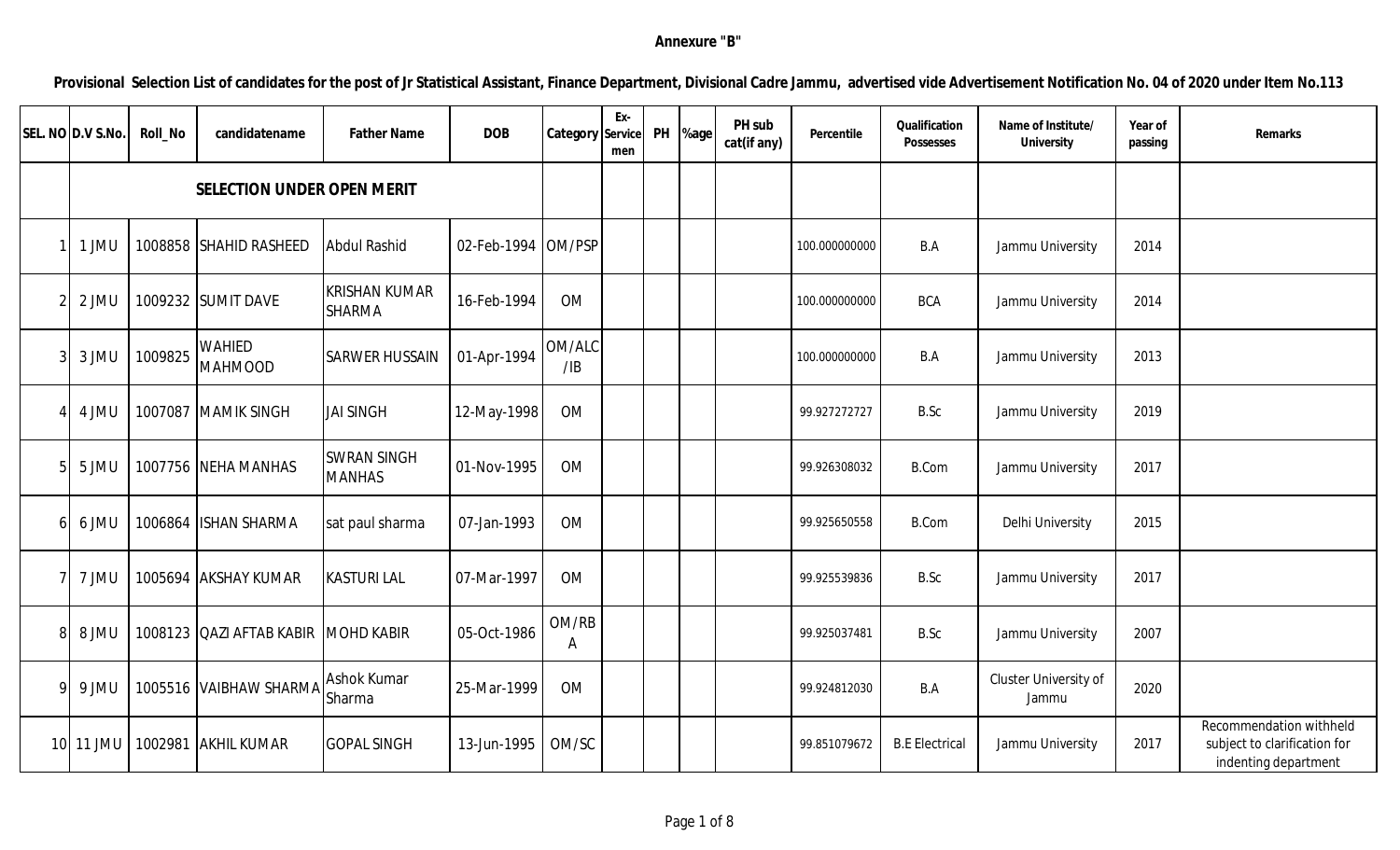**Provisional Selection List of candidates for the post of Jr Statistical Assistant, Finance Department, Divisional Cadre Jammu, advertised vide Advertisement Notification No. 04 of 2020 under Item No.113**

| SEL. NO D.V S.No. | Roll_No       | candidatename                        | <b>Father Name</b>                  | <b>DOB</b>         | Category Service | Ex-<br>men | PH | %age | PH sub<br>cat(if any) | Percentile   | Qualification<br>Possesses   | Name of Institute/<br>University | Year of<br>passing | Remarks |
|-------------------|---------------|--------------------------------------|-------------------------------------|--------------------|------------------|------------|----|------|-----------------------|--------------|------------------------------|----------------------------------|--------------------|---------|
| 11 12 JMU         | 1008184       | <b>RAGHAV SUDAN</b>                  | Subash Chander                      | 10-Mar-2001 OM/PSP |                  |            |    |      |                       | 99.850074963 | B.Sc                         | Cluster University of<br>Jammu   | 2020               |         |
| 12 13 JMU         | 1005645 VENUS |                                      | Tilak Raj Gupta                     | 26-Jun-1995        | <b>OM</b>        |            |    |      |                       | 99.849624060 | B.Sc                         | Jammu University                 | 2016               |         |
| 13 17 KMR         | 1023124       | <b>TANVEER AHMAD</b><br><b>BHAT</b>  | Muhammad<br>Abdullah Bhat           | 14-Aug-1995        | <b>OM</b>        |            |    |      |                       | 99.843627834 | B.A                          | University of Kashmir            | 2017               |         |
| 14 14 JMU         | 1000937       | <b>RAJAT GUPTA</b>                   | Pawan Kumar<br>Gupta                | 17-Apr-1993        | <b>OM</b>        |            |    |      |                       | 99.842271293 | B.Sc                         | Jammu University                 | 2014               |         |
| 15 18 KMR         |               | 1021792 SADIYATUN NISA               | <b>MOHD GULZAR</b><br><b>BABA</b>   | 01-Jan-1993        | <b>OM</b>        |            |    |      |                       | 99.782135076 | B.A                          | University of Kashmir            | 2014               |         |
|                   |               | 16 19 KMR   1015499   ISHFAQ MUBARAK | Mubarak ahmad<br>bhat               | 03-Apr-1993        | <b>OM</b>        |            |    |      |                       | 99.781818182 | B.A (Hons)                   | Aligarh Muslim<br>University     | 2013               |         |
| 17 15 JMU         |               | 1007378 MUNISH GUPTA                 | <b>SHIV CHARN</b>                   | 05-May-1989        | OM/EW<br>S.      |            |    |      |                       | 99.778924097 | B.Sc                         | Jammu University                 | 2009               |         |
| 18 20 KMR         | 1021350       | <b>DAR WRAIYEF</b><br><b>MOHSIN</b>  | <b>DAR MOHSIN</b><br><b>BASHEER</b> | 30-Aug-1997        | <b>OM</b>        |            |    |      |                       | 99.776951673 | <b>B.SC</b>                  | Central University of<br>Kashmir | 2020               |         |
| 19 16 JMU         |               | 1005770 AMAN MEENIA                  | <b>OM PARKASH</b>                   | 06-Sep-1995 OM/SC  |                  |            |    |      |                       |              | 99.776619509 B.E in Computer | Jammu University                 | 2018               |         |
| 20 21 KMR         | 1019961       | MUDASIR AHMAD<br><b>WANI</b>         | <b>GH RASOOL WANI</b>               | 07-Apr-1991        | <b>OM</b>        |            |    |      |                       | 99.775112444 | <b>B.SC</b>                  | University of Kashmir            | 2012               |         |
| 21 22 KMR         |               | 1023215 ZAMEER ASHRAF                | <b>MOHD ASHRAF</b><br><b>BHAT</b>   | 24-May-1996        | <b>OM</b>        |            |    |      |                       | 99.774436090 | <b>B.SC</b>                  | University of Kashmir            | 2016               |         |
| 22 24 KMR         | 1014980       | <b>RUKSANA NAZIR</b>                 | NAZIR AHMAD MIR 10-Mar-1995         |                    | OM/RB<br>A       |            |    |      |                       | 99.763406940 | B.Sc                         | University of Kashmir            | 2016               |         |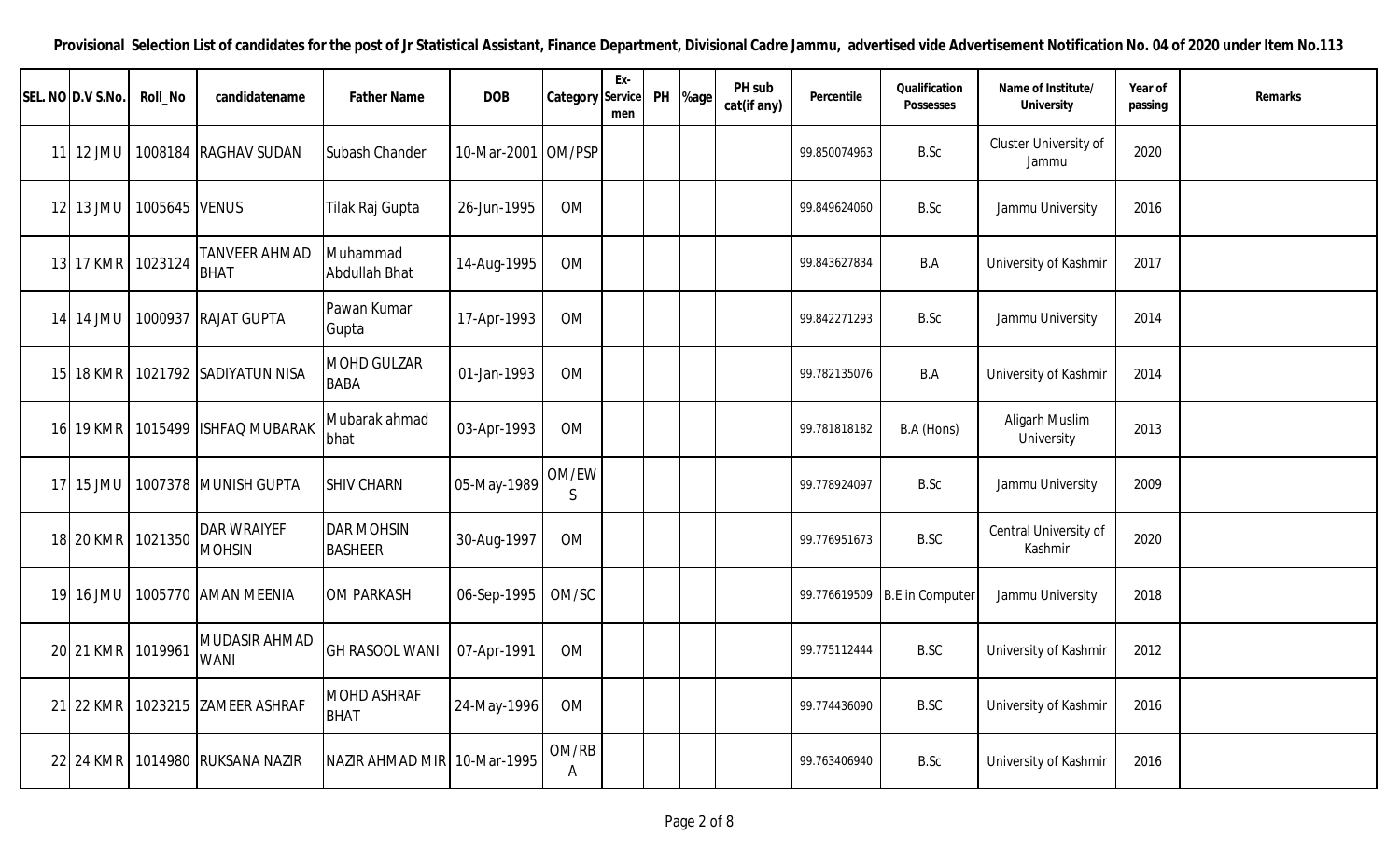|    | SEL. NO D.V S.No. | Roll_No | candidatename                         | <b>Father Name</b>               | <b>DOB</b>  | Category Service | Ex-<br>men | PH | %age | PH sub<br>cat(if any) | Percentile                                          | Qualification<br><b>Possesses</b>        | Name of Institute/<br>University                         | Year of<br>passing | Remarks |
|----|-------------------|---------|---------------------------------------|----------------------------------|-------------|------------------|------------|----|------|-----------------------|-----------------------------------------------------|------------------------------------------|----------------------------------------------------------|--------------------|---------|
|    | 23 26 KMR         | 1022875 | <b>KHALID FIRDOUS</b><br><b>YATOO</b> | <b>Firdous Ahmed</b><br>yatoo    | 21-Oct-1995 | <b>OM</b>        |            |    |      |                       | 99.709090909                                        | B.Sc                                     | University of Kashmir                                    | 2018               |         |
| 24 |                   |         |                                       |                                  |             |                  |            |    |      |                       | Post reserved for Person with Disability candidate. |                                          |                                                          |                    |         |
| 25 | 156<br><b>JMU</b> |         | 1004420 PARVEEN KUMAR                 | Ram Lal                          | 19-Apr-1981 | OM/ES<br>M       | <b>YES</b> |    |      |                       | 50.449775112                                        | B.Sc                                     | Jammu University                                         | 2003               |         |
|    |                   |         | WAIT LIST UNDER OM MERIT              |                                  |             |                  |            |    |      |                       |                                                     |                                          |                                                          |                    |         |
|    | 29 KMR            | 1016366 | <b>FAIZAN KHALID</b><br><b>MIR</b>    | Khalid Mehraj Mir                | 07-Sep-1996 | <b>OM</b>        |            |    |      |                       | 99.702602230                                        | ווטסו.ט<br>Information<br>Technology and | Baba Ghulam Shah<br><b>Badshah University</b><br>Rajouri | 2017               |         |
|    | 2 17 JMU          |         | 1001609 ANKUSH SHARMA                 | <b>CHANDER</b><br><b>PARKASH</b> | 20-Mar-1999 | OM               |            |    |      |                       | 99.702159345                                        | B.Sc                                     | Jammu University                                         | 2019               |         |
|    | 3 30 KMR          | 1016814 | <b>MUBASHIR</b><br><b>RAMZAN</b>      | Mohmmad ramzan<br>wagay          | 06-Mar-1997 | OM               |            |    |      |                       | 99.700149925                                        | B.Sc                                     | University of Kashmir                                    | 2017               |         |
|    | 4 31 KMR          | 1018581 | <b>ZAHID ZAHOOR</b>                   | ZAHOOR AHMAD<br><b>BHAT</b>      | 09-Mar-1990 | OM               |            |    |      |                       | 99.699248120                                        | B.Sc                                     | University of Kashmir                                    | 2010               |         |
|    | 18 JMU            |         | 1002636 YOGESHVER SINGH JAMEET SINGH  |                                  | 20-Aug-1993 | OM               |            |    |      |                       | 99.699248120                                        | B.Sc                                     | Jammu University                                         | 2014               |         |
| 61 | 19 JMU            |         | 1000271 ANURADHA                      | <b>BAISAKHI RAM</b><br>KHAJURIA  | 01-Mar-1996 | <b>OM</b>        |            |    |      |                       | 99.689922481                                        | B.Sc                                     | Jammu University                                         | 2016               |         |
|    | 7 32 KMR          | 1017274 | <b>SHEIKH JUNAID</b><br><b>YAQOOB</b> | Mohd Yaqoob<br>Sheikh            | 03-Mar-1997 | <b>OM</b>        |            |    |      |                       | 99.687255668                                        | B.A                                      | University of Kashmir                                    | 2018               |         |
|    | 8 20 JMU          | 1008322 | <b>RIDHAM ANAND</b>                   | Adarsh                           | 10-Dec-1992 | <b>OM</b>        |            |    |      |                       | 99.684542587                                        | דוסס הם<br>(computer<br>Science and      | <b>AMITY University</b><br>Rajasthan                     | 2015               |         |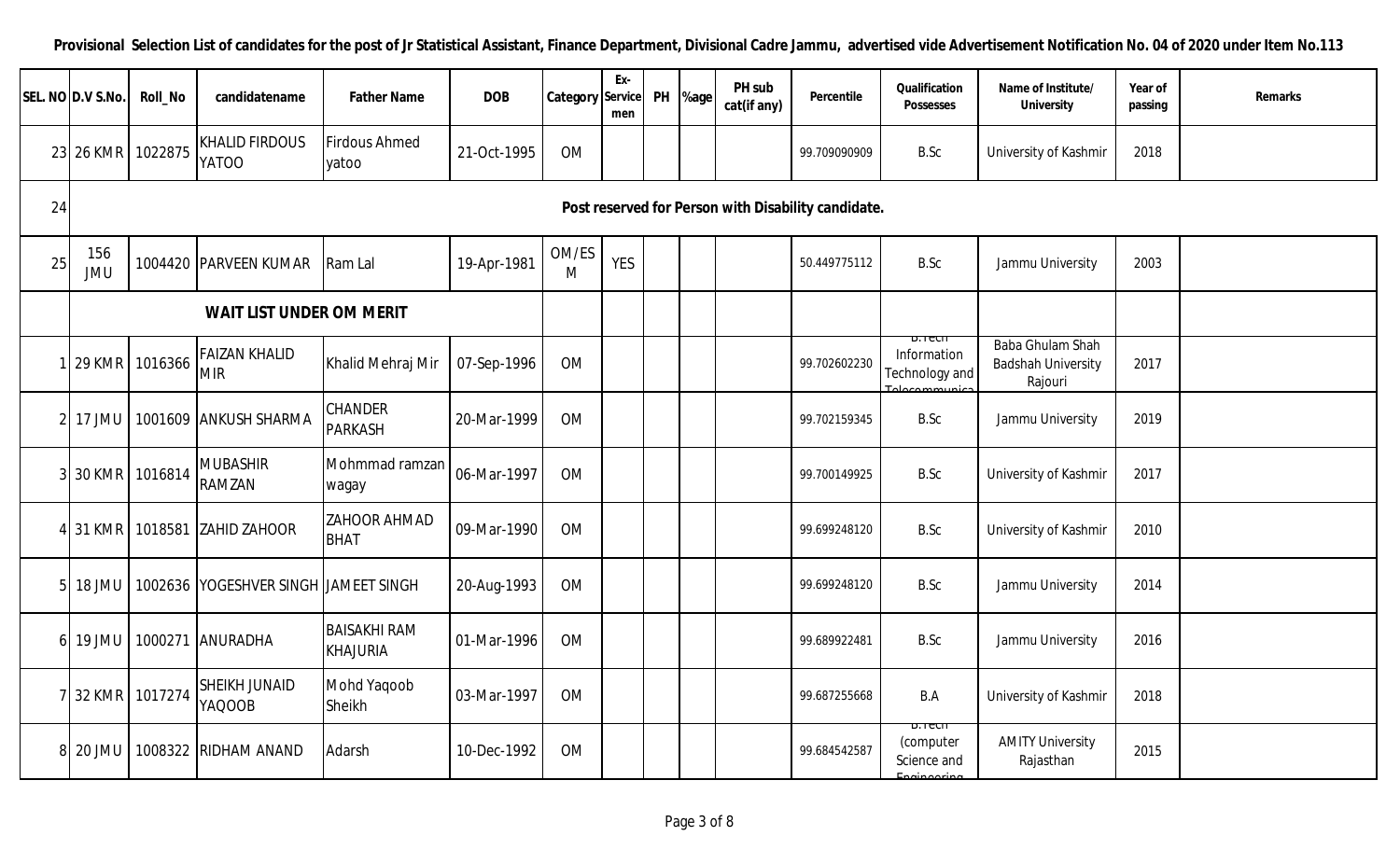| SEL. NO D.V S.No. | Roll_No | candidatename                          | <b>Father Name</b>                    | <b>DOB</b>  | <b>Category</b> Service | Ex-<br>men | PH | %age l | PH sub<br>cat(if any) | Percentile   | Qualification<br>Possesses           | Name of Institute/<br>University | Year of<br>passing | Remarks |
|-------------------|---------|----------------------------------------|---------------------------------------|-------------|-------------------------|------------|----|--------|-----------------------|--------------|--------------------------------------|----------------------------------|--------------------|---------|
| 9 34 KMR          | 1023616 | <b>SHAKIR HUSSAIN</b><br><b>THOKER</b> | <b>GHULAM HASSAN</b><br><b>THOKER</b> | 06-May-1996 | <b>OM</b>               |            |    |        |                       | 99.636891794 | B.E in<br>Engineering<br>(Computer)  | University of Kashmir            | 2018               |         |
| 10 21 JMU         |         | 1003847 KULJEET SINGH                  | Surinder Singh                        | 04-Mar-1990 | <b>OM</b>               |            |    |        |                       | 99.636363636 | B.E in<br>Informatin &<br>technology | Jammu University                 | 2011               |         |
| 11 36 KMR         |         | 1021548 MAJID HAMID DAR Hamidullah Dar |                                       | 16-Apr-1993 | <b>OM</b>               |            |    |        |                       | 99.631540162 | B.Sc                                 | University of Kashmir            | 2013               |         |
| 12 37 KMR         | 1012495 | NADEEM QADIR<br><b>MALIK</b>           | <b>Gh Qadir Malik</b>                 | 15-Apr-1995 | <b>OM</b>               |            |    |        |                       | 99.625187406 | B.Sc                                 | University of Kashmir            | 2016               |         |
|                   |         | SELECTION UNDER ALC/IB CATEGORY        |                                       |             |                         |            |    |        |                       |              |                                      |                                  |                    |         |
| 30 JMU            |         | 1003531 GAUTAM SHARMA Kuldeep Raj      |                                       | 15-Mar-1999 | ALC/IB                  |            |    |        |                       | 99.330855019 | <b>BCA</b>                           | Jammu University                 | 2019               |         |
| $2$ 49 JMU        |         | 1002192 RAHUL SHARMA                   | Parshotam Lal                         | 13-Jun-1994 | ALC/IB                  |            |    |        |                       | 98.800599700 | B.Sc                                 | Jammu University                 | 2015               |         |
|                   |         | WAIT LIST UNDER ALC/IB CATEGORY        |                                       |             |                         |            |    |        |                       |              |                                      |                                  |                    |         |
| 51 JMU            |         | 1002565 SUSHIL SHARMA                  | <b>SUDAGAR MAL</b>                    | 08-Feb-1999 | ALC/IB                  |            |    |        |                       | 98.514464425 | B.Sc                                 | Jammu University                 | 2019               |         |
|                   |         | SELECTION UNDER EWS CATEGORY           |                                       |             |                         |            |    |        |                       |              |                                      |                                  |                    |         |
| $15$ JMU          |         | 1007378 MUNISH GUPTA                   | <b>SHIV CHARN</b>                     | 05-May-1989 | EWS                     |            |    |        |                       | 99.778924097 | B.Sc                                 | Jammu University                 | 2009               |         |
| 2 22 JMU          |         | 1005842 AMIT GHAS                      | <b>SHOBAN JI</b>                      | 15-Dec-1993 | EWS                     |            |    |        |                       | 99.627699181 | B.Sc                                 | Jammu University                 | 2014               |         |
| 3 31 JMU          |         | 1001212 SHIVALI GUPTA                  | <b>Ashok Kumar</b><br>Gupta           | 21-Mar-1996 | EWS                     |            |    |        |                       | 99.296325254 | B.Sc                                 | Jammu University                 | 2016               |         |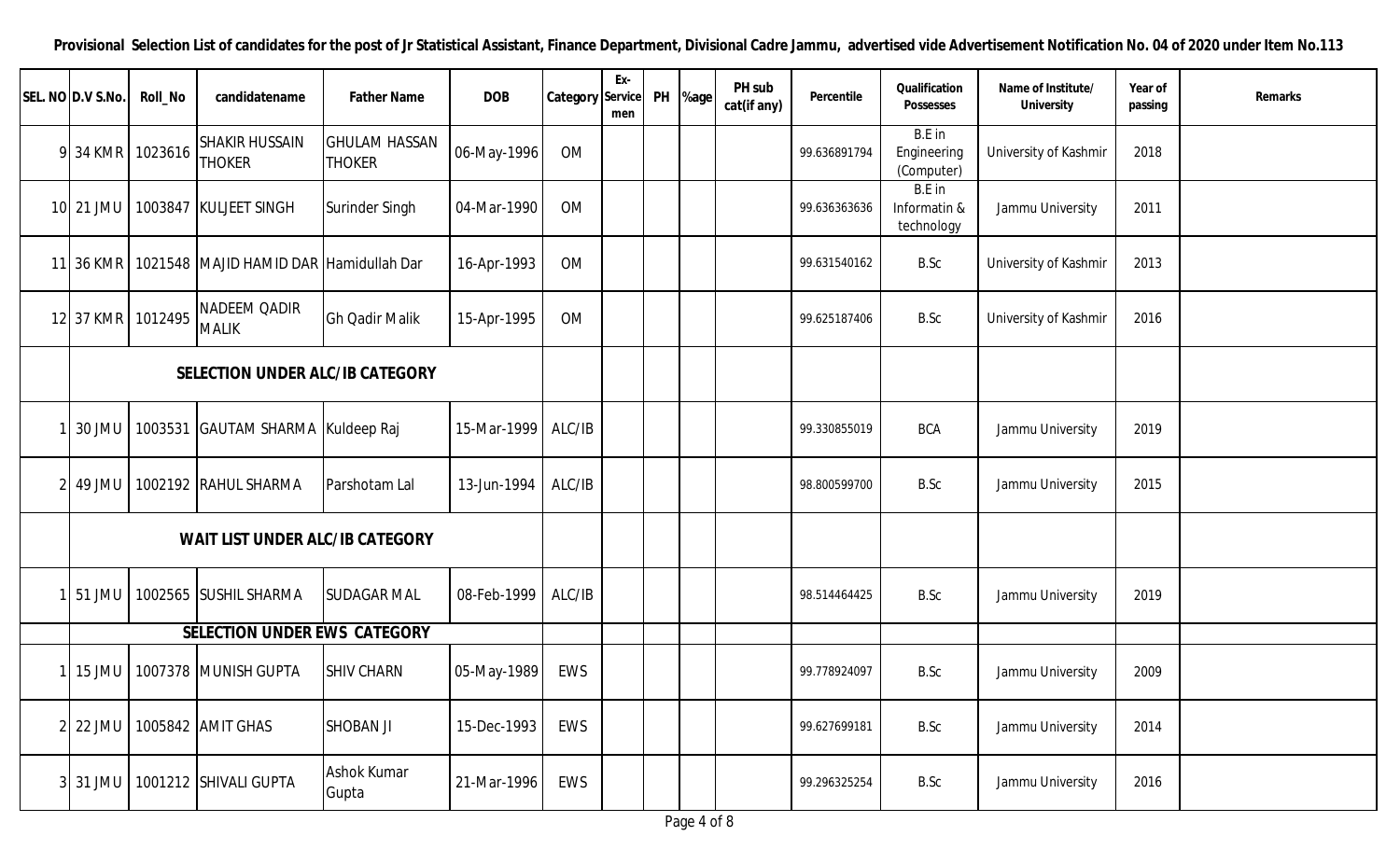| SEL. NO D.V S.No. | Roll_No                      | candidatename                            | <b>Father Name</b>     | <b>DOB</b>  | Category Service | Ex-<br>men | PH | %age | PH sub<br>cat(if any)           | Percentile   | Qualification<br>Possesses | Name of Institute/<br>University | Year of<br>passing | Remarks |
|-------------------|------------------------------|------------------------------------------|------------------------|-------------|------------------|------------|----|------|---------------------------------|--------------|----------------------------|----------------------------------|--------------------|---------|
| 37 JMU            |                              | 1002901 AJAY SINGH                       | <b>JANKI NATH</b>      | 02-Feb-2000 | EWS              |            |    |      |                                 | 99.180938198 | BA                         | Cluster University of<br>Jammu   | 2020               |         |
| 45 JMU            |                              | 1006904 JAGDEEP SINGH                    | <b>Sukhdev Singh</b>   | 16-Apr-1995 | EWS              |            |    |      |                                 | 98.959107807 | B.Sc                       | Jammu University                 | 2016               |         |
|                   |                              | <b>WAIT LIST UNDER EWS CATEGORY</b>      |                        |             |                  |            |    |      |                                 |              |                            |                                  |                    |         |
| 57 JMU            |                              | 1006782 IMRAN NADEEM                     | Aziz ur Rehman         | 01-Jan-1988 | EWS              |            |    |      |                                 | 98.364312268 | B.Sc                       | Jammu University                 | 2013               |         |
| $63$ JMU          |                              | 1001004 RAJET KUMAR                      | Sanjay Kumar           | 04-Jul-1993 | EWS              |            |    |      |                                 | 98.186119874 | B.Sc                       | Jammu University                 | 2015               |         |
| 70 JMU            |                              | 1008211 RAYAZ AHMED                      | <b>ABDUL AZIZ</b>      | 13-Apr-1998 | EWS              |            |    |      |                                 | 98.028391167 | B.Sc                       | Jammu University                 | 2018               |         |
|                   | SELECTION UNDER OSC CATEGORY |                                          |                        |             |                  |            |    |      |                                 |              |                            |                                  |                    |         |
| 155<br><b>JMU</b> |                              | 1003312 CHATTER PRAKASH BODH RAJ         |                        | 18-Jul-1978 | OSC/ES<br>M      | YES        |    |      | YES 45% Locomotor<br>disability | 68.217054264 | B.A                        | Jammu University                 | 2016               |         |
| 157<br><b>JMU</b> |                              | 1007404 MUSHTAQ AHMAD MOHD SHARRIF       |                        | 11-Jan-1978 | OSC/ES<br>M      | <b>YES</b> |    |      |                                 | 46.204863670 | B.Sc                       | Jammu University                 | 2012               |         |
|                   |                              | WAIT LIST UNDER OSC CATEGORY             |                        |             |                  |            |    |      |                                 |              |                            |                                  |                    |         |
|                   | 78 KMR 1010525               | <b>MOHAMMAD</b><br><b>IQBAL</b>          | Mohammad Amin<br>Gojri | 01-Jan-1994 | <b>OSC</b>       |            |    |      |                                 | 99.189388357 | B.Sc                       | University of Kashmir            | 2015               |         |
|                   |                              | SELECTION UNDER PSP CATEGORY             |                        |             |                  |            |    |      |                                 |              |                            |                                  |                    |         |
| 25 JMU            |                              | 1002540 SUSHANT LANGER Koshal Kumar      |                        | 05-Oct-1996 | <b>PSP</b>       |            |    |      |                                 | 99.530883503 | <b>B.Com</b>               | Jammu University                 | 2017               |         |
| 28 JMU            |                              | 1003948 MOHD SAJID KHAN Mohd ikhlaq khan |                        | 29-Jul-1991 | <b>PSP</b>       |            |    |      |                                 | 99.410464259 | B.Sc                       | Jammu University                 | 2013               |         |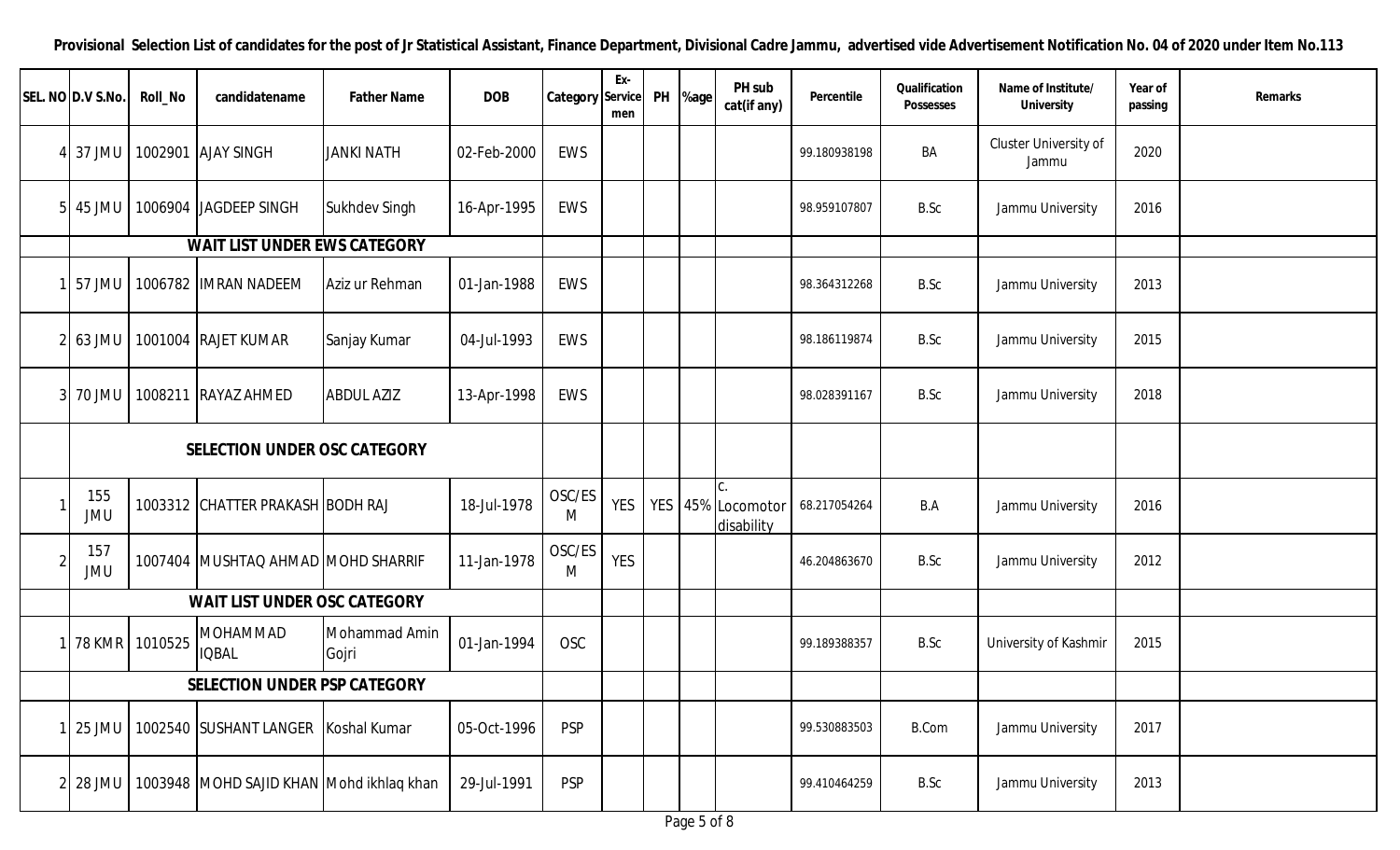| SEL. NO D.V S.No.                | Roll_No | candidatename                        | <b>Father Name</b>                  | <b>DOB</b>  | Category   | Ex-<br>Service<br>men | PH | %age | PH sub<br>cat(if any)                             | Percentile   | Qualification<br>Possesses | Name of Institute/<br>University           | Year of<br>passing | Remarks |
|----------------------------------|---------|--------------------------------------|-------------------------------------|-------------|------------|-----------------------|----|------|---------------------------------------------------|--------------|----------------------------|--------------------------------------------|--------------------|---------|
| WAIT LIST UNDER PSP CATEGORY     |         |                                      |                                     |             |            |                       |    |      |                                                   |              |                            |                                            |                    |         |
| 32 JMU                           |         | 1008059 PRIYANKA DOGRA               | <b>DARSHAN KUMAR</b>                | 15-Apr-1997 | <b>PSP</b> |                       |    |      |                                                   | 99.250374813 | B.Sc                       | Jammu University                           | 2017               |         |
| SELECTION UNDER RBA CATEGORY     |         |                                      |                                     |             |            |                       |    |      |                                                   |              |                            |                                            |                    |         |
| <b>41 KMR</b>                    | 1010418 | JAVAID AHMAD<br><b>RESHI</b>         | <b>MOHAMMAD</b><br>YOUSUF RESHI     | 10-Jul-1999 | <b>RBA</b> |                       |    |      |                                                   | 99.563636364 | B.Sc                       | University of Kashmir                      | 2020               |         |
| 42 KMR 1014607                   |         | <b>IMTIYAZ AHMAD</b><br><b>SHAH</b>  | Mohd Afzal Shah                     | 09-Dec-1991 | <b>RBA</b> |                       |    |      |                                                   | 99.553903346 | B.A                        | University of Kashmir                      | 2013               |         |
| 43 KMR                           |         | 1016002 AADIL HAMID                  | <b>ABDUL HAMID</b><br><b>SHEIKH</b> | 07-Mar-1997 | <b>RBA</b> |                       |    |      |                                                   | 99.553239017 | B.A                        | University of Kashmir                      | 2018               |         |
| 33 KMR                           | 1020312 | PEERZADA ZUBAIR<br><b>UL HASSAN</b>  | Peerzada Ghulam<br>Hassan           | 26-Aug-1998 | <b>RBA</b> |                       |    |      |                                                   | 99.684542587 | B.A                        | University of Kashmir                      | 2018               |         |
| 73 JMU                           | 1003909 | <b>MOHAMMED</b><br><b>IRFAN KHAN</b> | Mohammed Aslam                      | 17-Mar-1998 | RBA/HC     |                       |    |      | $\mathsf{C}$ .<br>YES 45% Locomotor<br>disability | 98.010316875 | B.Sc                       | Jammu University                           | 2018               |         |
| WAIT LIST UNDER RBA CATEGORY     |         |                                      |                                     |             |            |                       |    |      |                                                   |              |                            |                                            |                    |         |
| 44 KMR                           | 1016848 | MUDASIR AHMAD<br><b>BHAT</b>         | Bashir Ahmad Bhat   11-Feb-1995     |             | <b>RBA</b> |                       |    |      |                                                   | 99.550224888 | B.Sc                       | University of Kashmir                      | 2015               |         |
| 45 KMR                           | 1015909 | <b>WAHID AHMAD</b><br><b>MIR</b>     | <b>Gh Mohd Mir</b>                  | 03-Feb-1991 | <b>RBA</b> |                       |    |      |                                                   | 99.548872180 | <b>B.Com</b>               | University of Kashmir                      | 2014               |         |
| 24 JMU                           |         | 1003043 ARIF MAJEED MIR              | <b>ABDUL MAJEED</b><br><b>MIR</b>   | 01-Mar-1992 | <b>RBA</b> |                       |    |      |                                                   | 99.534883721 | <b>BCA</b>                 | Himalayan University,<br>Arunachal Pradesh | 2016               |         |
| SELECTION LIST UNDER SC CATEGORY |         |                                      |                                     |             |            |                       |    |      |                                                   |              |                            |                                            |                    |         |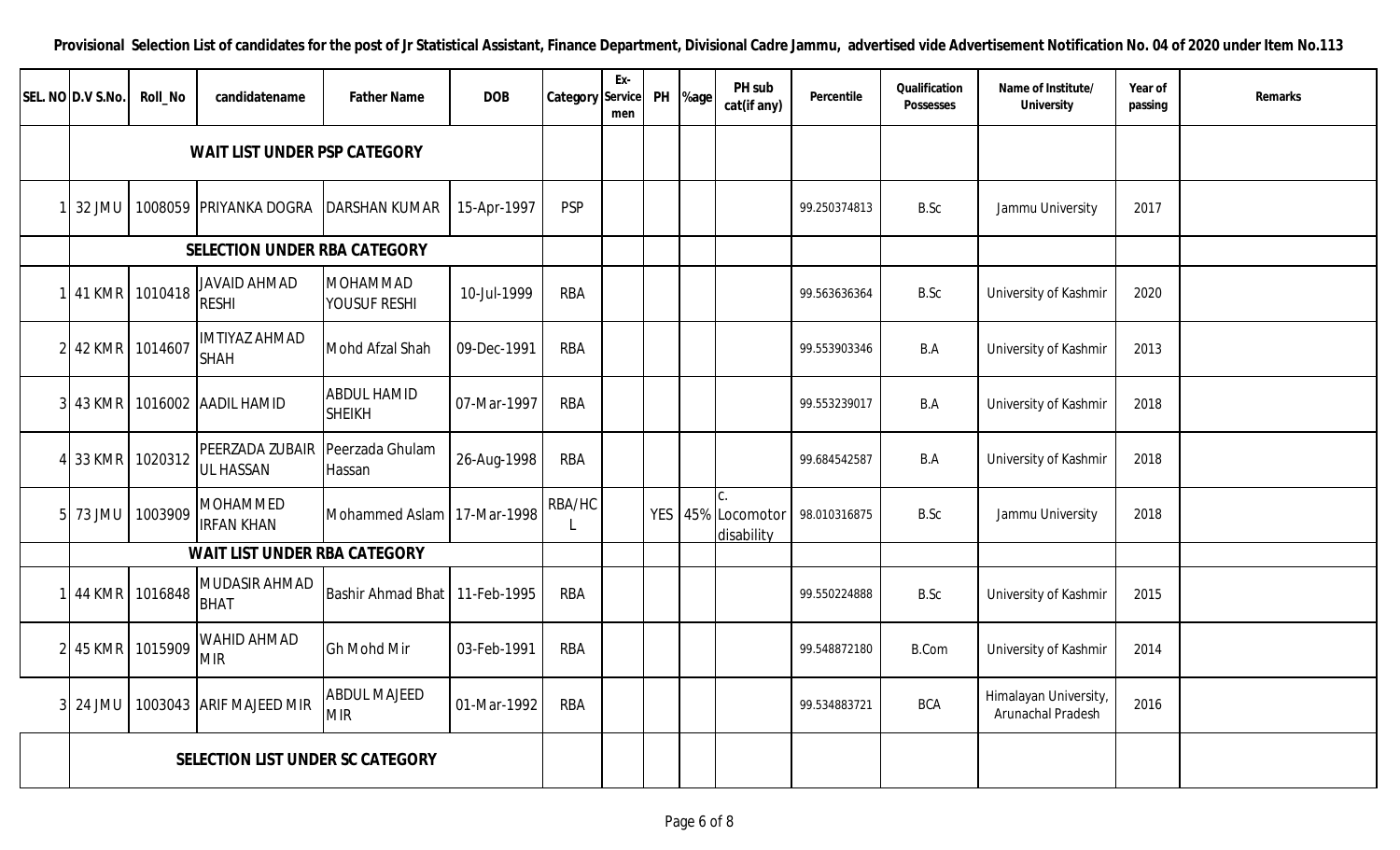|                                    | SEL. NO D.V S.No. | Roll_No | candidatename            | <b>Father Name</b>                   | <b>DOB</b>  | Category      | Ex-<br>Service<br>men | PH %age | PH sub<br>cat(if any) | Percentile   | Qualification<br>Possesses | Name of Institute/<br>University | Year of<br>passing | Remarks |
|------------------------------------|-------------------|---------|--------------------------|--------------------------------------|-------------|---------------|-----------------------|---------|-----------------------|--------------|----------------------------|----------------------------------|--------------------|---------|
|                                    | 16 JMU            |         | 1005770 AMAN MEENIA      | <b>OM PARKASH</b>                    | 06-Sep-1995 | $\mathsf{SC}$ |                       |         |                       | 99.776619509 | <b>B.E</b> in Computer     | Jammu University                 | 2018               |         |
| 21                                 | 50 JMU            |         | 1005369 SONIKA RANI      | Kaka Ram                             | 29-Apr-1991 | SC            |                       |         |                       | 98.592650508 | B.Sc                       | Jammu University                 | 2013               |         |
| 3 61 JMU                           |                   |         | 1000172 ANNU DEVI        | Lal Chand                            | 24-Mar-1997 | SC            |                       |         |                       | 98.217054264 | <b>B.Sc</b>                | Jammu University                 | 2016               |         |
|                                    | 79 JMU            |         | 1007184 MANISHA DEVI     | <b>KRISHAN CHAND</b>                 | 30-Jul-1992 | SC            |                       |         |                       | 97.672727273 | B.Sc                       | Jammu University                 | 2013               |         |
|                                    | 5 81 JMU          |         | 1000388 DEVINDER SINGH   | <b>Wakil Singh</b>                   | 13-Nov-1995 | <b>SC</b>     |                       |         |                       | 97.546468401 | B.Sc                       | Jammu University                 | 2015               |         |
| <b>WAIT LIST UNDER SC CATEGORY</b> |                   |         |                          |                                      |             |               |                       |         |                       |              |                            |                                  |                    |         |
|                                    | 91 JMU            |         | 1009334 SUNIL KUMAR      | <b>SADHU RAM</b>                     | 12-May-1994 | SC            |                       |         |                       | 96.794370602 | B.Sc                       | Jammu University                 | 2014               |         |
| 21                                 | 92 JMU            |         | 1004153 MUKESH ATRI      | Ramesh chander                       | 28-Feb-1997 | <b>SC</b>     |                       |         |                       | 96.757553427 | B.Sc                       | Jammu University                 | 2017               |         |
| 3                                  | 100<br><b>JMU</b> |         | 1005083 SANJEEV KUMAR    | Babu ram                             | 23-Apr-1996 | SC            |                       |         |                       | 96.223674655 | B.Sc                       | Jammu University                 | 2017               |         |
| SELECTION UNDER ST CATEGORY        |                   |         |                          |                                      |             |               |                       |         |                       |              |                            |                                  |                    |         |
|                                    | 46 JMU            | 1002624 | YASSER IBRAHIM<br>POSWAL | <b>MOHD IBRAHIM</b><br><b>POSWAL</b> | 27-Jan-1996 | <b>ST</b>     |                       |         |                       | 98.947368421 | B.A                        | Jammu University                 | 2015               |         |
| 2                                  | 48 JMU            | 1003954 | MOHD SHABAZ              | <b>Mohd Latief</b>                   | 09-Sep-1998 | <b>ST</b>     |                       |         |                       | 98.894620486 | B.A                        | Jammu University                 | 2019               |         |